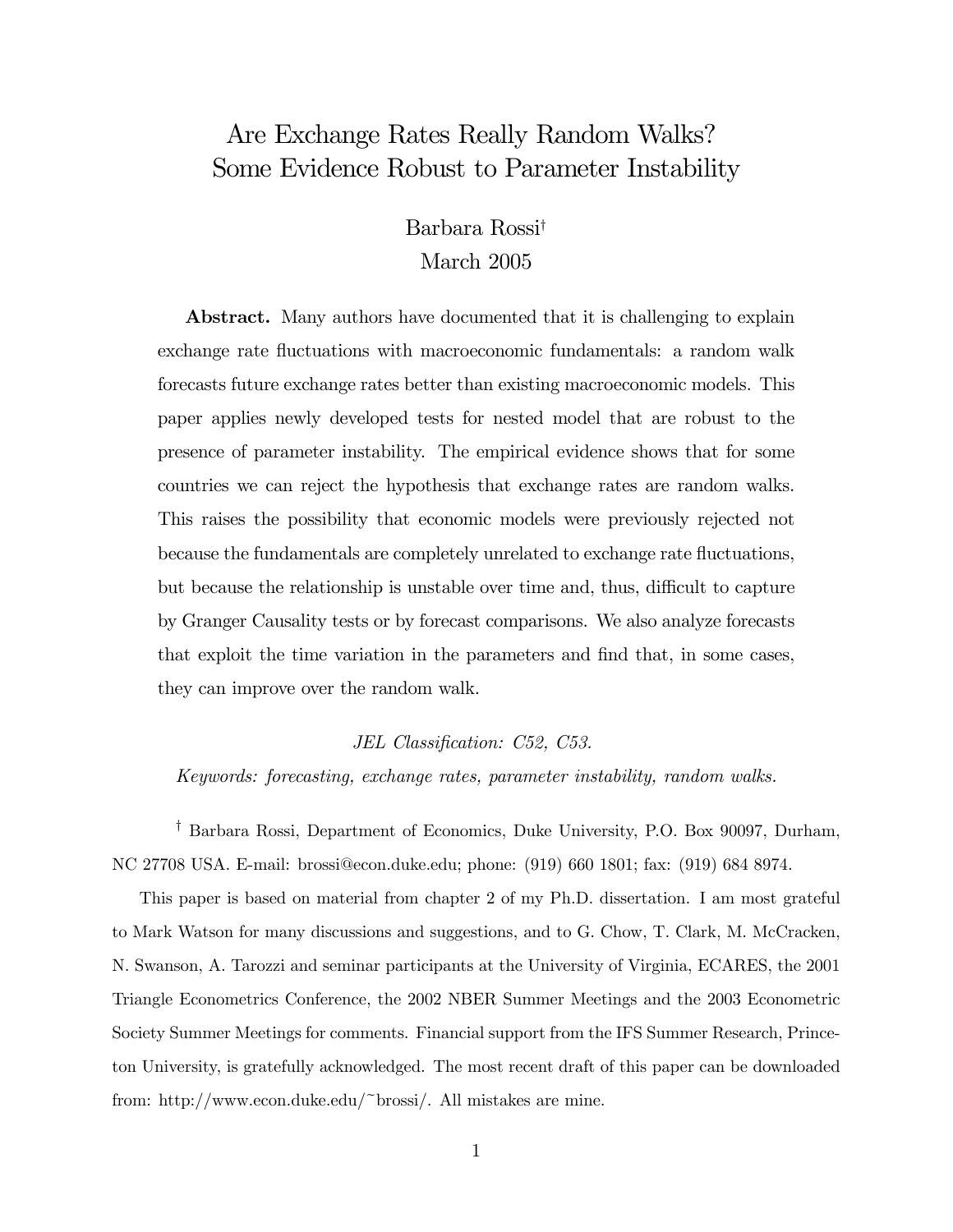### 1. Introduction

Are exchange rates really random walks? It is well known that the proportion of exchange rate fluctuations that current economic models can predict is essentially zero. This fact was first noticed by Meese and Rogoff (1983a,b and 1988), who found that a random walk model forecasts exchange rates better than economic models.<sup>1</sup> Furthermore, the subsequent literature showed that the forecasting success of these models typically requires regular updates of model specification and parameter estimates and the most successful set of explanatory variables depends upon the sample period (see Meese (1990)). The conclusion drawn from the literature was that economic models were completely useless for explaining exchange rates dynamics. But is it really so?

An alternative explanation of this puzzling evidence is the presence of parameter instability. In fact, parameter stability is desirable in order to obtain good forecasts. Recent research by Stock and Watson (1996, 1999, 2003) finds convincing evidence that parameter instability is a widespread phenomenon in the empirical analysis of time series data, especially in monetary aggregates and interest rates. The result is robust to different choices of tests and the good forecasting ability of some economic variables seems to be casual across time periods and across countries.

The contribution of this paper is to address the problem of model selection between economic models of exchange rate determination and the random walk in the presence of parameter instability. Tests for model selection fail to detect parameter instability, and tests for parameter instability are not designed to choose between nested models. Out-of-sample tests, instead, are a robust method to choose between two models in the presence parameter instability. However, if the issue is to test whether exchange rates are random walks, then one could use optimal tests along the lines proposed by Rossi (2005), which provides optimal

<sup>&</sup>lt;sup>1</sup>Meese and Rogoff compared out-of-sample forecasts, which are forecasts constructed on the basis of actual (future) values of the explanatory variables, rather than forecasted values of the explanatory variables. Rolling forecasts are forecasts made on the basis of the most recent fraction of the observations available in the sample size. Thus, in order to make rolling forecast, one has to re-estimate (i.e. update the estimate of) the parameter vector for every forecast.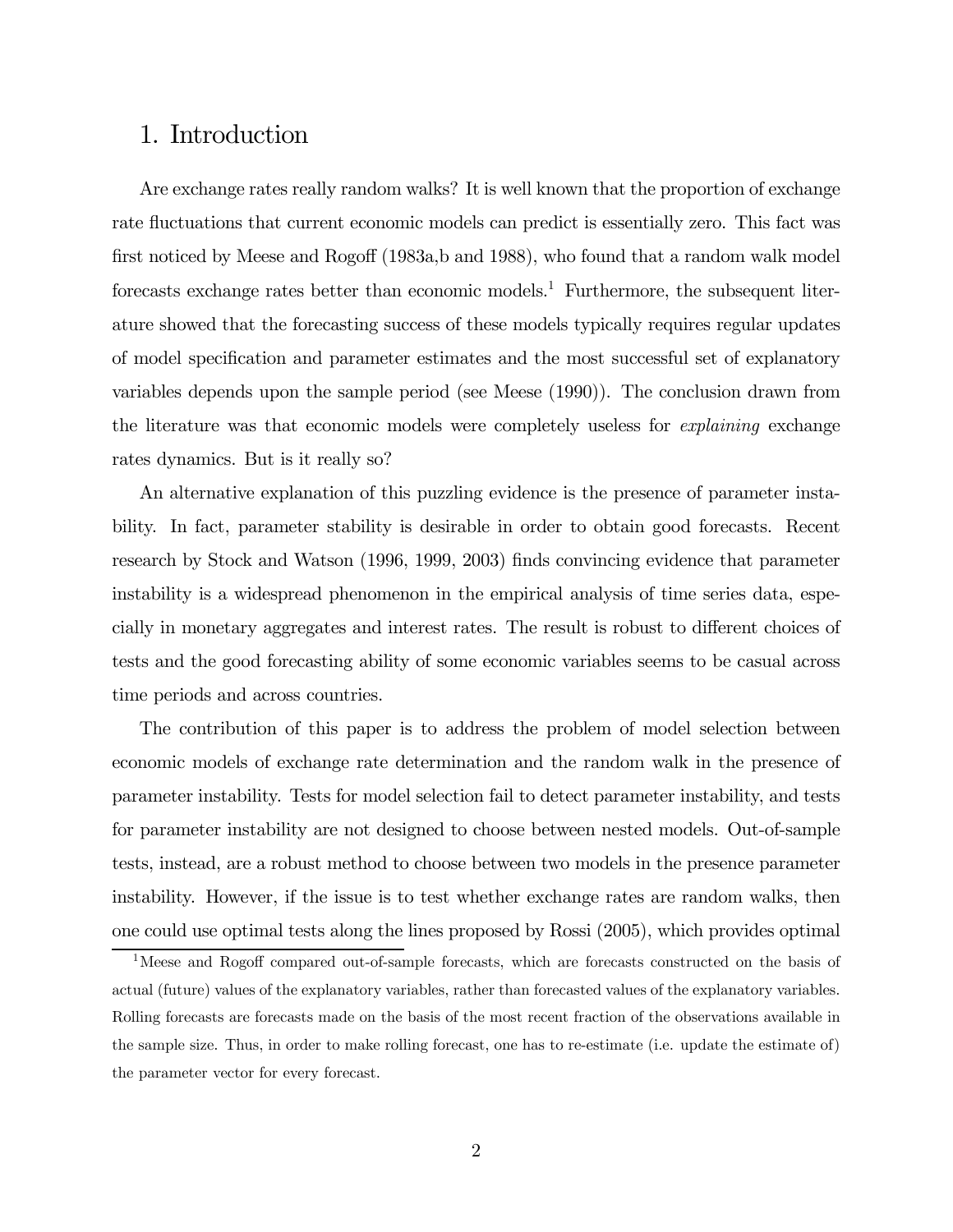tests for nested model selection in the presence of parameter instability. The optimal tests jointly test for both parameter instability and a null hypothesis on the parameters, and apply to situations in which one is interested not only in whether the explanatory variables proposed by some economic model are statistically significant in explaining the observed data, but also in whether this relationship is stable over time.<sup>2</sup>

This paper provides empirical evidence on parameter instability in models of nominal exchange rate determination. Interestingly, for some currencies, optimal tests that are robust to parameter instability do reject the hypothesis that the random walk is the best description of the data. This would explain why, although economic models exploits the information contained in other economic series, they nevertheless do not forecast better than a random walk. We also explore whether it is possible to improve the forecasts by explicitly taking into account the presence of parameter instability. To this purpose, we compute forecasts of both a random walk time-varying parameter model (as in Stock and Watson (1996)) and those of Elliott's (2005) forecast combination method in the presence of a single break. We find that, in some cases, taking time-variation in the parameters into account is capable of improving forecasts relative to the random walk.

In a recent and very much related paper, Clark and McCracken (2002) have also discussed the issue of the relationship between model selection and forecasting in the presence of parameter instability. They too note that in-sample predictive ability need not imply out of sample predictive ability, and the cases in which they differ may be explained by the presence of parameter instability. In fact, they examine the power properties of out of sample tests relative to Granger Causality tests and conclude that out of sample predictive ability is harder to find because it depends on the timing of the structural break, whereas in-sample Granger Causality is easily found if predictive ability existed in any portion of the sample. Their empirical results on interest rate spreads and stock prices for GDP growth nicely complement the results in this paper, showing that structural breaks can account for out of

<sup>2</sup>Of course, forecasting tests are useful even if both models are mis-specified and are powerful in detecting more general forms of mis-specification than those addressed in this paper. Thus, it must be kept in mind that the tests proposed in this paper are useful within the model selection context for which they are designed.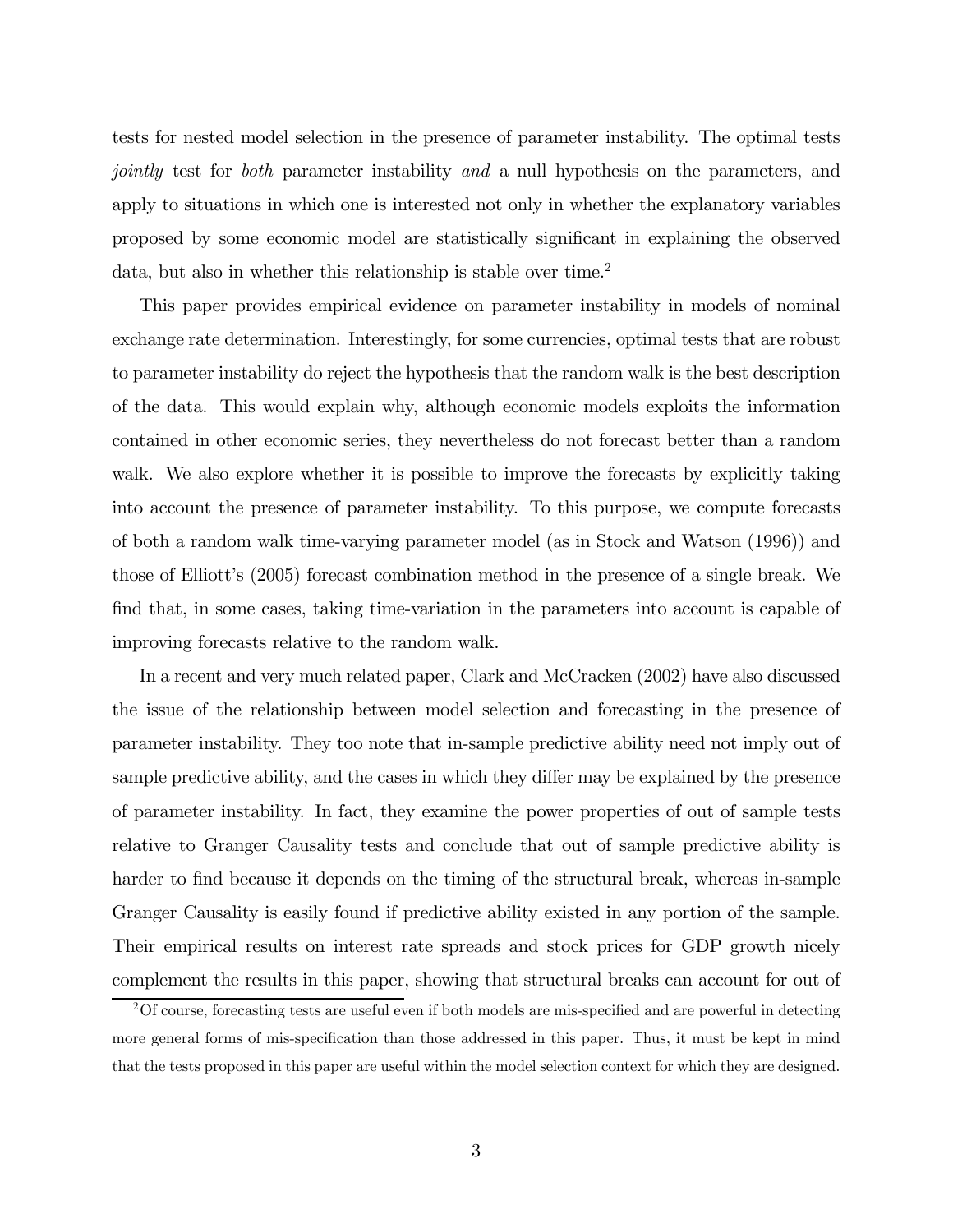sample forecasting failure in other economic situations. It should also be stressed that the use of in-sample and out of sample tests have different goals. Out of sample tests are likely to be useful in situations where the researcher is interested in comparing forecasting ability and dynamic mis-specification may be allowed under both the null and the alternative hypothesis (see Corradi and Swanson (2001 and 2002) and Chao, Corradi and Swanson (2001)). Insample tests like those used in this paper may shed light on the *causes* of poor out-of-sample forecasting ability of economic models. Another related paper is Inoue and Kilian (2002), which analyzes instead the relationship between forecasting and Information Criteria in the possible presence of structural breaks.

This paper is organized as follows. The next section discusses the motivation of the paper, Section 3 presents the tests considered in this paper, Section 4 presents the empirical results, Section 5 explores whether time-variation in the parameter can be used for forecasting, and Section 6 concludes.

## 2. Motivation

The question of whether existing models of nominal exchange rate determination are a good description of the empirical data is of considerable practical and policy interest. Notwithstanding the huge literature, reviewed by Frankel and Rose (1995) and Meese (1990), the issue is far from settled, although the prevailing view is that the answer is no. A related problem of models of nominal exchange rate determination is their embarrassing poor forecasting ability in out-of-sample forecasting experiments, especially relative to the random walk model (see Meese and Rogoff, 1983(a,b)). In fact, the random walk model is not an economic model and, thus, it is worrisome that it forecasts better than economic models. The question addressed in this paper, then, is whether the presence of parameter instability can explain the poor out of sample forecasts of the economic models.

To be concrete, let a researcher be interested in testing whether the exchange rate is a random walk (and thus its rate of growth, call it  $x_{1,t}$ , is unpredictable) against the possibility that  $x_{1,t}$  can be explained by the lagged values of the rates of growth of some fundamentals,  $x_{2,t-1}$ . For example, Meese and Rogoff (1988) consider the Real Interest Rate Parity Con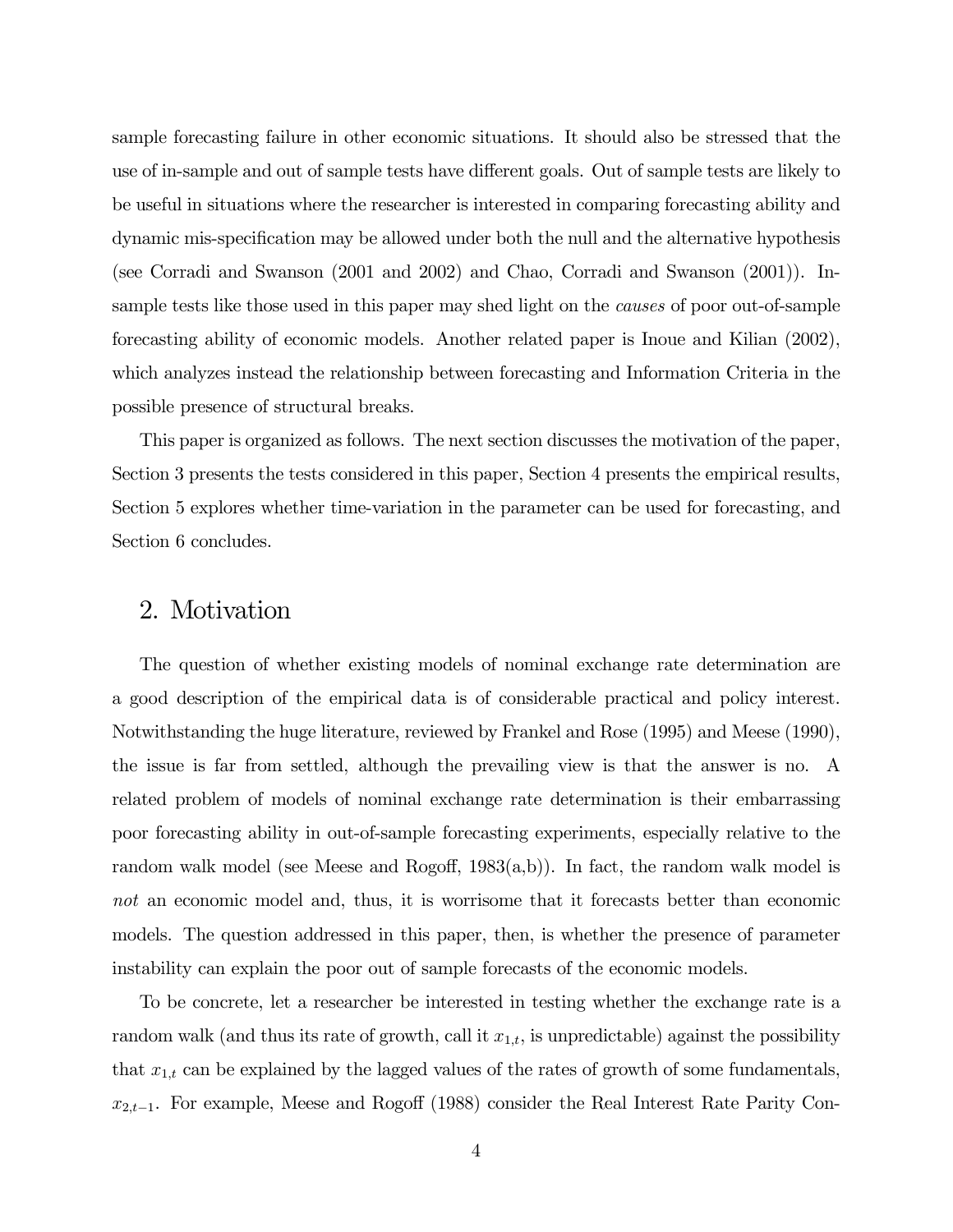dition (RIPC),<sup>3</sup> according to which the real bilateral exchange rate between two countries should be explained by the lagged value of the real interest rate differential. Since a unit root could not be rejected at conventional significance levels in any of the variables, Meese and Rogoff (1988) estimated the regression in first-difference form. In their analysis, thus,  $x_{1,t}$  is the rate of growth of the real exchange rate and  $x_{2,t-1}$  is the rate of growth of the interest rate differential lagged one period. These authors then were interested in comparing the following two models:

Model 1 : 
$$
x_{1,t} = \epsilon_t
$$
  
Model 2 :  $x_{1,t} = x_{2,t-1}\beta + \epsilon_t$ 

where  $\epsilon_t$  is unforecastable, "Model 1" is the random walk and "Model 2" is the economic model (the RIPC in this example).

Testing in-sample whether the exchange rate in levels is a random walk, then, implies testing whether  $\beta$  equals zero versus the alternative that the parameters are different from zero.4 An in-sample likelihood ratio test could then be used. But if the test does not reject the null hypothesis, so that  $\beta$  is not significantly different from zero, can we conclude that the random walk is really the best description of the data?

Looking more carefully into Meese and Rogoff's (1988) results, we find overwhelming evidence of parameter instability. In fact, a Chow test for a structural break at the time of the Reagan election widely rejects the null hypothesis of no structural break (see Meese and Rogoff (1988), Table II). Motivated by the presence of parameter instability, Meese and Rogoff (1988) conclude that the in-sample tests are not reliable, and use instead out-ofsample forecast comparisons. In fact, it is commonly argued that out of sample tests are robust to the presence of parameter instability, as the parameters are re-estimated over time.

<sup>&</sup>lt;sup>3</sup>The reason why the example is in terms of *real* exchange rates whereas the rest of the paper is about nominal exchange rates is the following. Meese and Rogoff (1988) contains an illuminating discussion about why out-of-sample tests are used rather than in-sample tests, and it is nicely linked to parameter instability. This provides an intuitive motivation for this paper. However, the most famous Meese and Rogoff puzzle deals with nominal exchange rates, so the present paper is about nominal exchange rates.

<sup>&</sup>lt;sup>4</sup>Recall that  $x_{1,t}$  is the rate of growth of the exchange rate, so that if  $\beta = 0$  then the rate of growth is unpredictable and, thus, the exchange rate in levels is a random walk.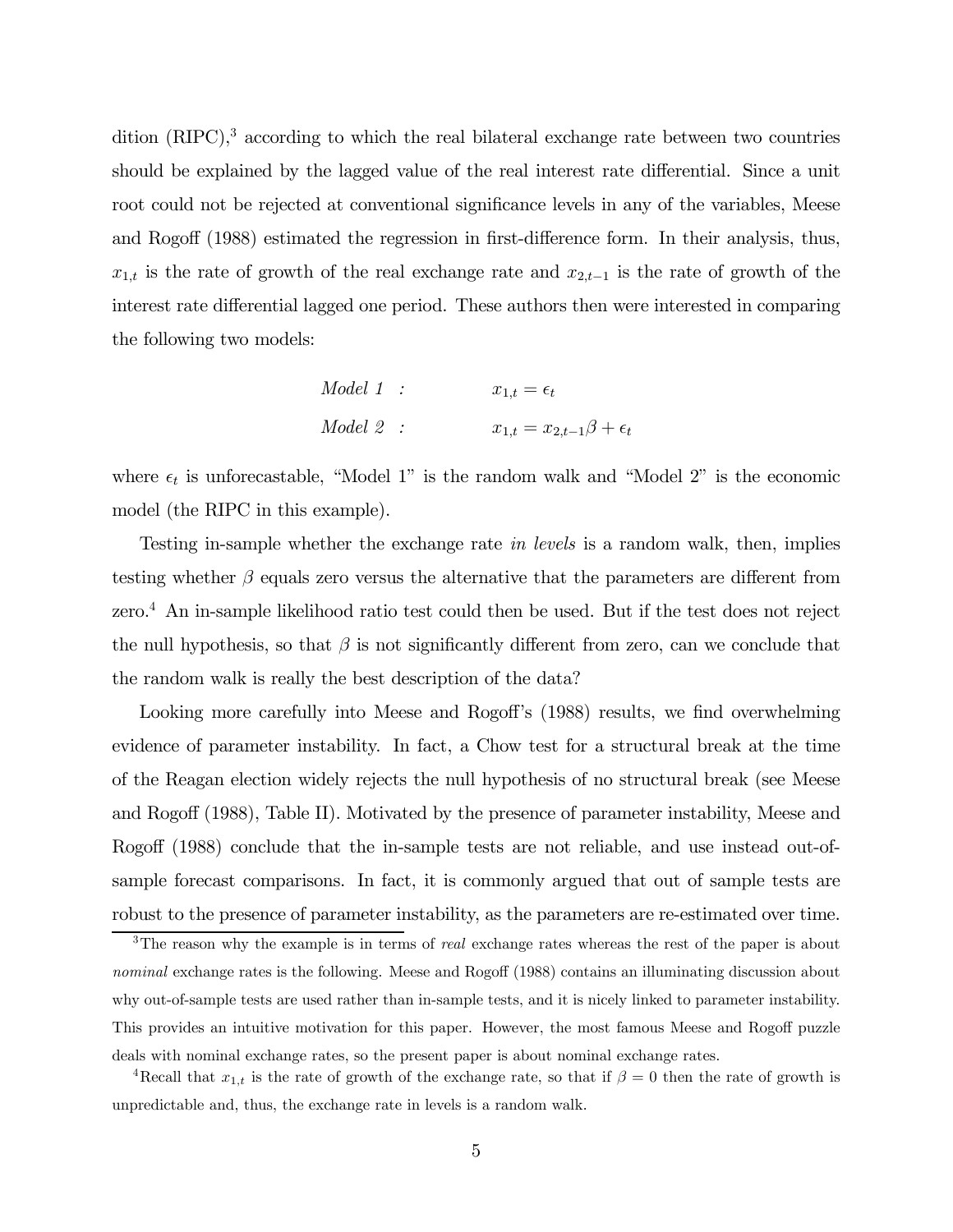The out of sample forecast comparison, however, still turns out to favor the random walk. In no case the economic models do better than the random walk in terms of point forecasts, and the random walk is also significantly better in some cases. The same results occur in Meese and Rogoff (1983a,b).

However, since the data suggest that the relationship between the real exchange rate and the fundamentals is very unstable over time, the true comparison that the researcher should be doing is between the following two models:

Model 1 : 
$$
x_{1,t} = \epsilon_t
$$
  
Model 2' :  $x_{1,t} = x_{2,t-1}\beta_t + \epsilon_t$ 

where the notation  $\beta_t$  emphasizes that the parameter is time-varying. Thus, the random walk model really imposes two restrictions, namely that the parameters are constant over time  $(\beta_t = \beta^*$ , say) and that they equal zero  $(\beta^* = 0)$ . Rossi (2005) proposes an in-sample test for this joint hypothesis that has optimal properties and that can be used in this context. The next section describes this test more in detail, along with the other tests used in this paper to shed some light on the relationship between exchange rates and fundamentals.

### 3. The tests considered in this paper

In this paper, we are concerned about testing an hypothesis on a parameter vector as well as testing parameter instability. When the alternative hypothesis of interest are *either* the former or the latter, then optimal tests are available. In the latter case, optimal tests for parameter instability that can be used when the break date is unknown are the tests proposed by Andrews and Ploberger (1994), Andrews (1993) and Nyblom (1989). In the former case, a Likelihood Ratio test on the parameter vector is optimal.

However, when both hypothesis are of interest then considering separately tests for parameter instability and Likelihood Ratio tests is not sufficient anymore. Out-of-sample tests have been used in the empirical literature to deal with the problem of testing whether a given theoretical model is a good description of the observed data when there is an underlying problem of parameter instability. These tests can be robust to parameter instability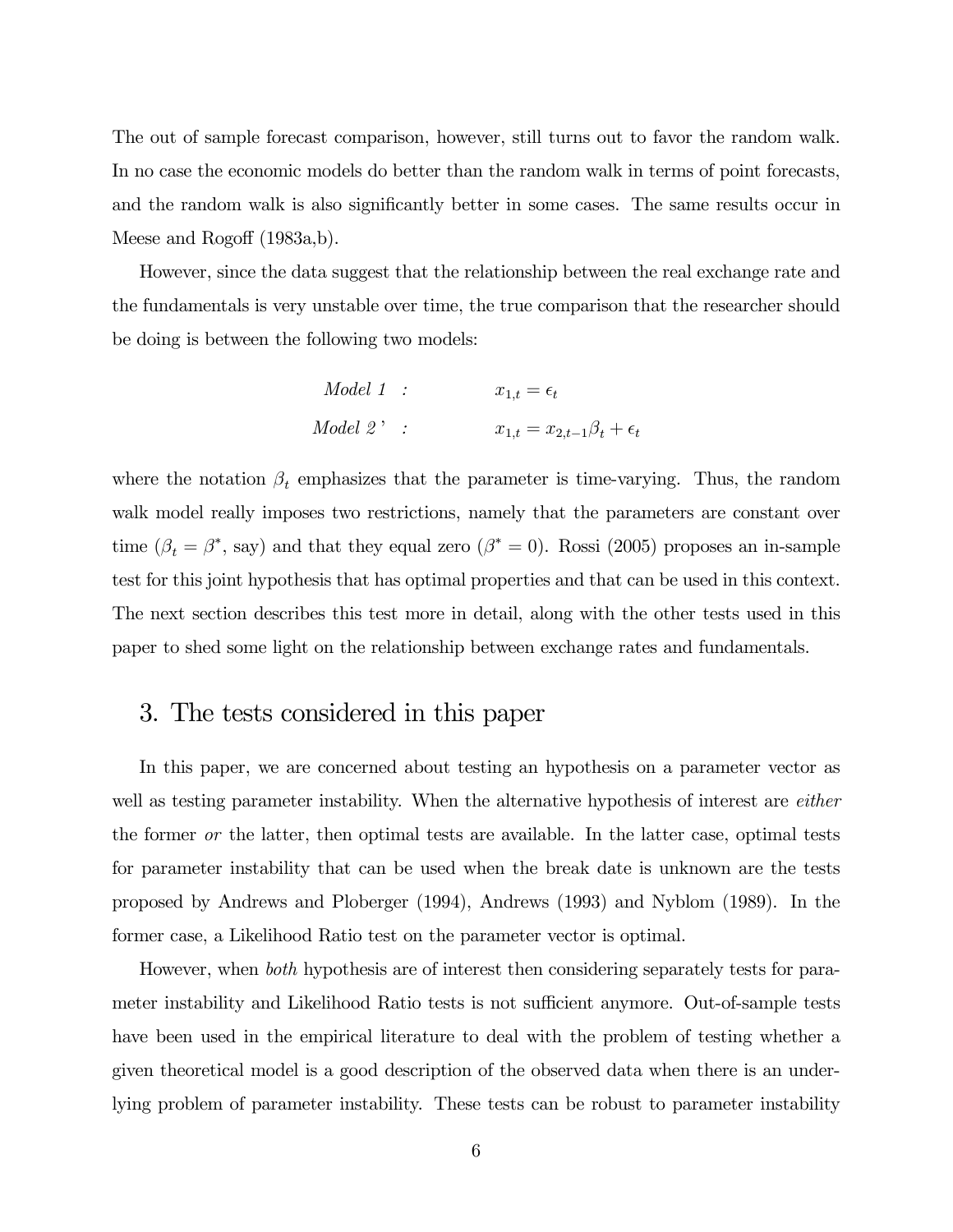because they use rolling or sequential methods to recursively estimate the parameters. They also can detect model mis-specification because they compare the average squared forecast errors of the unrestricted model with that of the restricted model.

Even if out-of-sample tests can potentially detect both model mis-specification and parameter instability, their asymptotic local power is not the highest for the joint null hypothesis of interest. Rossi (2005), instead, identifies a class of tests that are optimal, in the sense of having the highest asymptotic local power against both parameter instability and a null hypothesis on the parameters.

In this paper we will thus consider the following tests, each of which focuses on a wellspecified null hypothesis discussed here below. Let  $\beta$  be the parameter vector, and  $\beta_j$  denote a subset of the parameters.

A. Likelihood Ratio Test (LR):  $\beta_j = 0$  for some (or all) parameters (forgetting about possible time-variation in the parameters).

If all the coefficients are statistically insignificantly different from zero then the fundamentals are not good explanatory variables for the exchange rate. The LR test is the main model specification test usually considered in the literature for comparing nested models. The p-values are obtained by the asymptotic distribution of the test, which is  $\chi_p^2$ , where p (the numbers of degrees of freedom) corresponds to the number of restrictions.5

B. Tests for time-varying parameters (TVP test):  $\beta_{tj}$  constant over time (i.e.  $\beta_{tj} = \beta_j^*$ , for some  $\beta_j^*$  constant but unknown and unspecified) for some (or all)  $\beta_{tj}$ 

The tests for time-varying parameters are the Quandt (1960) Likelihood Ratio (QLR) test developed by Andrews (1993), denoted by  $QLR_T$ , the Andrews and Ploberger (1994) Exponential-Wald and Mean-Wald tests, respectively denoted by  $Exp-W_T$  and  $Mean-W_T$ , and the Nyblom (1989) test, denoted by  $Nyblom<sub>T</sub>$ . The p-values reported for these tests are obtained by linear interpolation from a simulation of 5,000 Monte Carlo replications over a dense grid.

C. Optimal tests for model specification and time-varying parameters:  $\beta_{tj} = 0$  for some 5P-values are obtained by a linear interpolation from existing tables.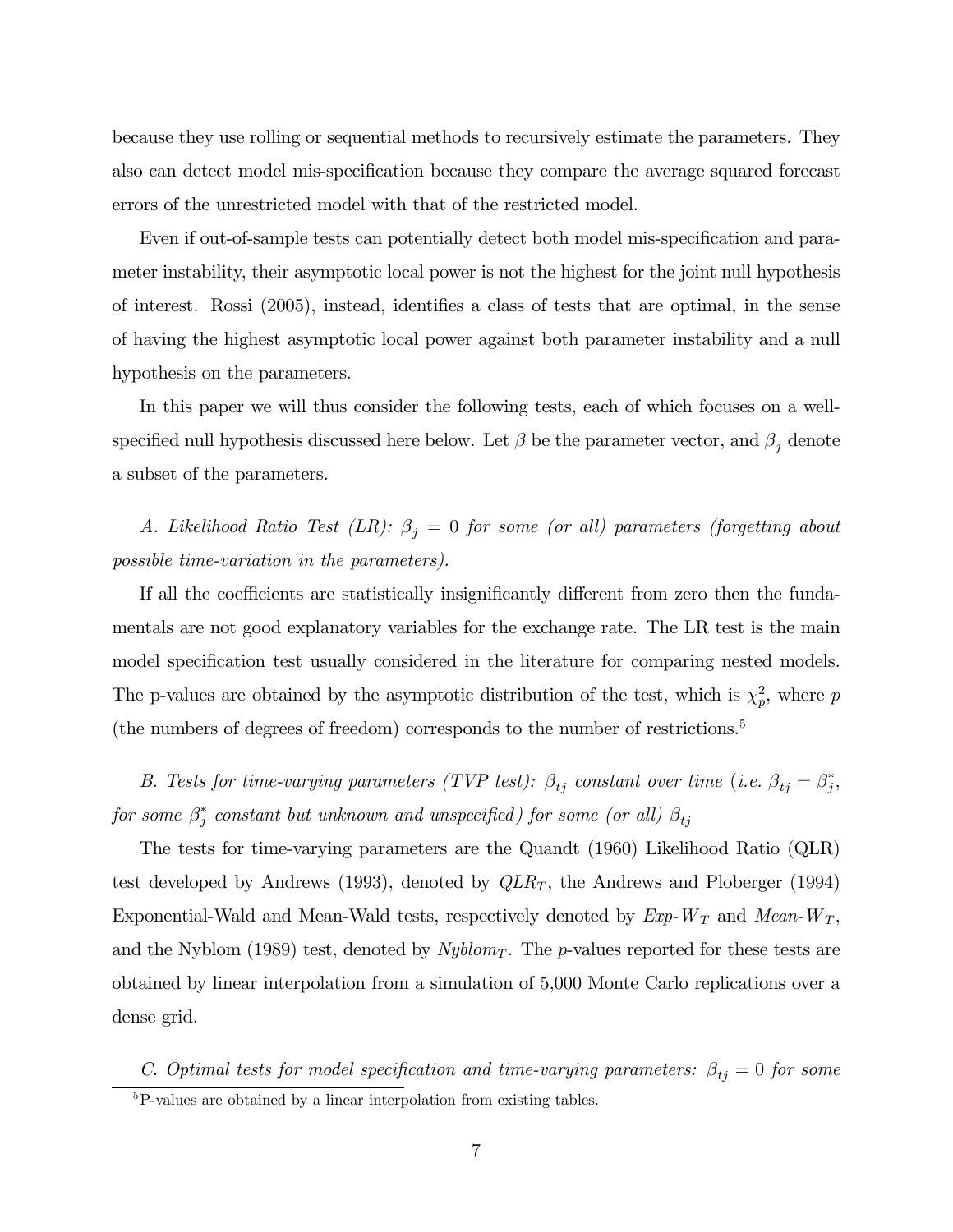(or all)  $\beta_{t_i}$ .

These tests are the optimal tests discussed in Rossi (2005): the optimal Andrews and Ploberger (1994) Exponential and Mean Wald tests,  $Exp-W_T^*$  and  $Mean-W_T^*$ , the optimal Andrews' QLR test, denoted by  $QLR_T^*$ , and the optimal Nyblom (1989) test, denoted by  $Nyblom_T^*$ . The p-values reported for these tests are obtained by linear interpolation from a simulation of 5,000 Monte Carlo replications over a dense grid.

### D. Out-of-sample tests:  $E(MSFE<sup>m</sup> - MSFE<sup>rw</sup>) = 0$

Out of sample (hereafter oos) tests are constructed in two stages. In the first stage, the parameters of the model are estimated in a fraction of the sample; in the second stage, the estimates are used to forecast the value of the dependent variable (the nominal exchange rate) one period ahead into the future in the remaining part of the sample. To evaluate the relative forecasting performance of two models, we use their Mean Square Forecast Errors (*MSFE*). The MSFE is the average of the squares of the difference between the forecast and the true value of the dependent variable over the forecasting sample. This paper focuses on whether the fundamentals (plus the constant and possibly lagged values of the dependent variable) are useful predictive variables for the dependent variable. Hence, the test compares the MSFE of the unrestricted estimated model  $(MSFE<sup>m</sup>)$  to the MSFE of the restricted model under the null hypothesis that all (or a subset of) the coefficients are equal to zero  $(MSFE^{rw})$ . The out-of-sample tests considered here are the Diebold and Mariano (1995) test and the Clark and McCracken (2001) ENC-NEW test, denoted respectively by  $DM_T$  and  $ENC_T$ . The first one is provided here because it is commonly used in the literature, but it is not appropriate in our case since the models are nested (see McCracken (1999) and Clark and McCracken (2001)). The ENC-NEW test is designed specifically for nested models. Depending on whether the parameters are (i) estimated only once and then held fixed for all subsequent forecasts; (ii) estimated recursively by using all the available data at the time of the forecast; (iii) estimated recursively by using only the most recent observations; then the out-of-sample tests will be called: (i) split, (ii) recursive or (iii) rolling. The p-values reported for the  $DM_T$  test are obtained by noting that, according to Diebold and Mariano (1995), the squared statistic is asymptotically  $\chi_1^2$ . However, unless very special circumstances occur (e.g.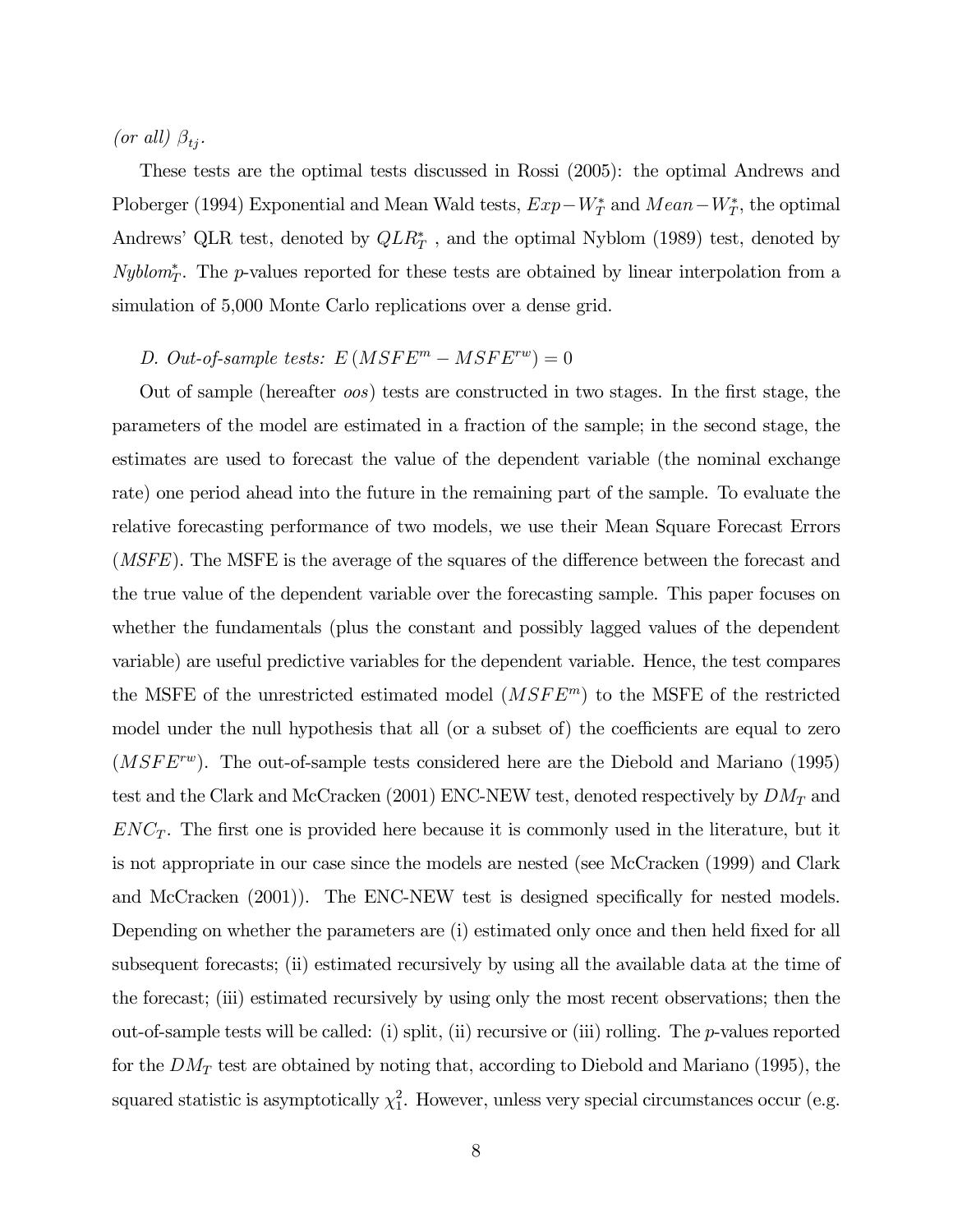the fraction of the sample used for forecast validation is very small relative to the fraction used for parameter estimation, and forecasts are one-step ahead), the correct test statistic when models are nested is  $ENC_T$ ; since the  $ENC_T$  test has non-standard critical values (see Clark and McCracken (2001)), we do not report its p-value but instead use superscript to denote whether it is significant at conventional  $(10\%, 5\% \text{ and } 1\%)$  critical values.<sup>6</sup>

# 4. The empirical application to models of nominal exchange rates

We use monthly data from Datastream, from March 1973 to December 1998.<sup>7</sup> The Appendix contains a complete description of the data. The model is the simple monetary model considered by Meese and Rogoff (1983a). It explains the bilateral nominal exchange rate fluctuations between two countries by the difference between their real outputs, nominal money supplies and nominal short-term interest rates. All the variables have stochastic trends (according to the Phillips-Perron test for unit root). To ensure stationarity, we will consider the rate of growth of these variables, calculated as first differences of logarithms. In particular, the regression functions considered involve the following variables: (a) the first difference of the logarithm of the bilateral, end of period, nominal exchange rate; the bilateral exchange rates considered are those of Canada, France, Germany, Italy and Japan versus the United States; (b) the first difference of the logarithms of the money (and output) ratios of the two countries considered, with the convention that the US variable is in the denominator; (c) the first difference of the difference between contemporaneous short term interest rates of each country relative to the United States.

Let's introduce some notation in order to describe the models considered in this section.

 $6$ Note that the Diebold and Mariano test does not take parameter estimation error into account whereas West (1996) does. We do not report the latter, as its validity, like that of the Diebold and Mariano test, is restricted to non-nested models. There are many other "out of sample" tests, such as Chao, Corradi and Swanson (2001) and Corradi and Swanson (2002) that are not investigated here.

<sup>7</sup>Results for the sub-sample considered by Meese and Rogoff (1983a), that is from March 1973 to June 1981, lead to similar conclusions.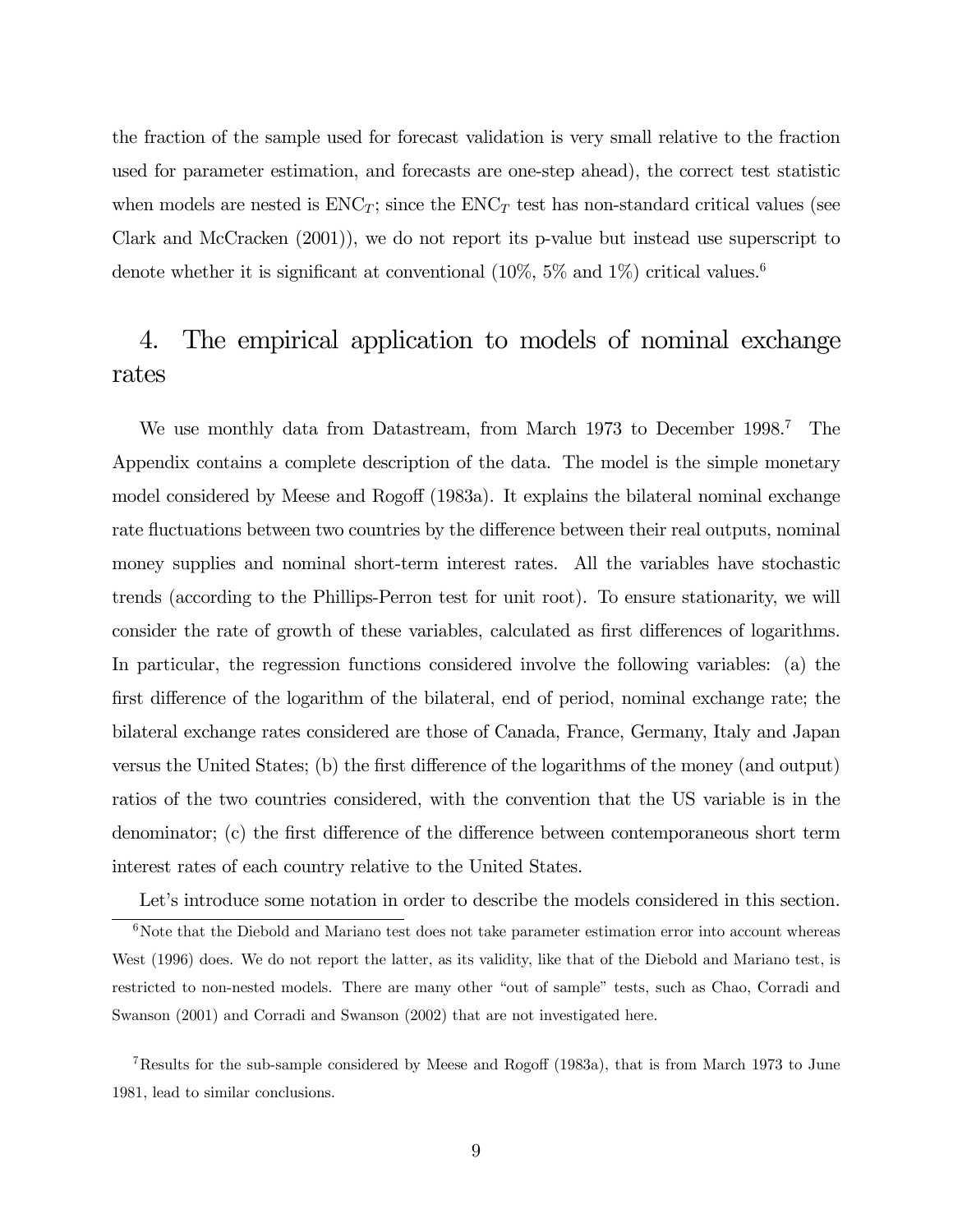Let  $e_t$  denote the rate of growth of the nominal exchange rate,  $m_t$  denote the rate of growth of the money ratio,  $y_t$  denote the rate of growth of the real output ratio and  $i_t$  denote the first difference of the difference between the two countries nominal, short-term interest rates. Let's call "fundamentals" all the variables (in growth rates) that, according to the monetary model, are explanatory variables for the exchange rate, that is  $m_t$ ,  $y_t$ , and  $i_t$  collectively considered.

In this paper we consider the relationship between the nominal exchange rate and lagged fundamentals. This is different from Meese and Rogoff (1983a), who analyzed the relationship between the nominal exchange rate and contemporaneous fundamentals, but closer in spirit to Stock and Watson (2003) and the recent forecasting literature (Clark and McCracken (2002)). The regressions are the following:

$$
e_{t} = \beta_{1t-1} + \beta_{2t}e_{t-1} + \beta_{3t}m_{t-1} + \beta_{4t}y_{t-1} +
$$
  
+
$$
\beta_{5t}i_{t-1} + \epsilon_{t}
$$
 (ARX(1))

$$
e_{t} = \beta_{1t} + \beta_{2t}e_{t-1} + \beta_{3t}e_{t-2} + \beta_{4t}m_{t-1} + \beta_{5t}y_{t-1} +
$$
  
+
$$
\beta_{6t}i_{t-1} + \beta_{7t}m_{t-2} + \beta_{8t}y_{t-2} + \beta_{9t}i_{t-2} + \epsilon_{t}
$$
 (ARX(2))

$$
e_t = \beta_{1t} + \beta_{2t}e_{t-1} + \epsilon_t \tag{AR(1)}
$$

$$
e_t = \beta_{1t} + \beta_{2t}e_{t-1} + \beta_{3t}e_{t-2} + \epsilon_t
$$
 (AR(2))

where the parameters are possibly time-varying and thus are indexed by  $t$ . The models " $AR(1)$ " and " $AR(2)$ " are univariate, respectively first and second order, autoregressive models for the rate of growth of the nominal exchange rate. The models "ARX(1)" and "ARX(2)" (where "X" means that the autoregression is augmented with exogenous variables) analyze the relationship between the rate of growth of the exchange rate and the rate of growth of its lagged fundamentals, adding also lagged values of the dependent variable in order to deal with possible serial correlation of the error term. The first considers only one lag, the second two lags. Since there is empirical evidence that exchange rates are conditionally heteroskedastic, all tests use robust estimates of covariance matrices.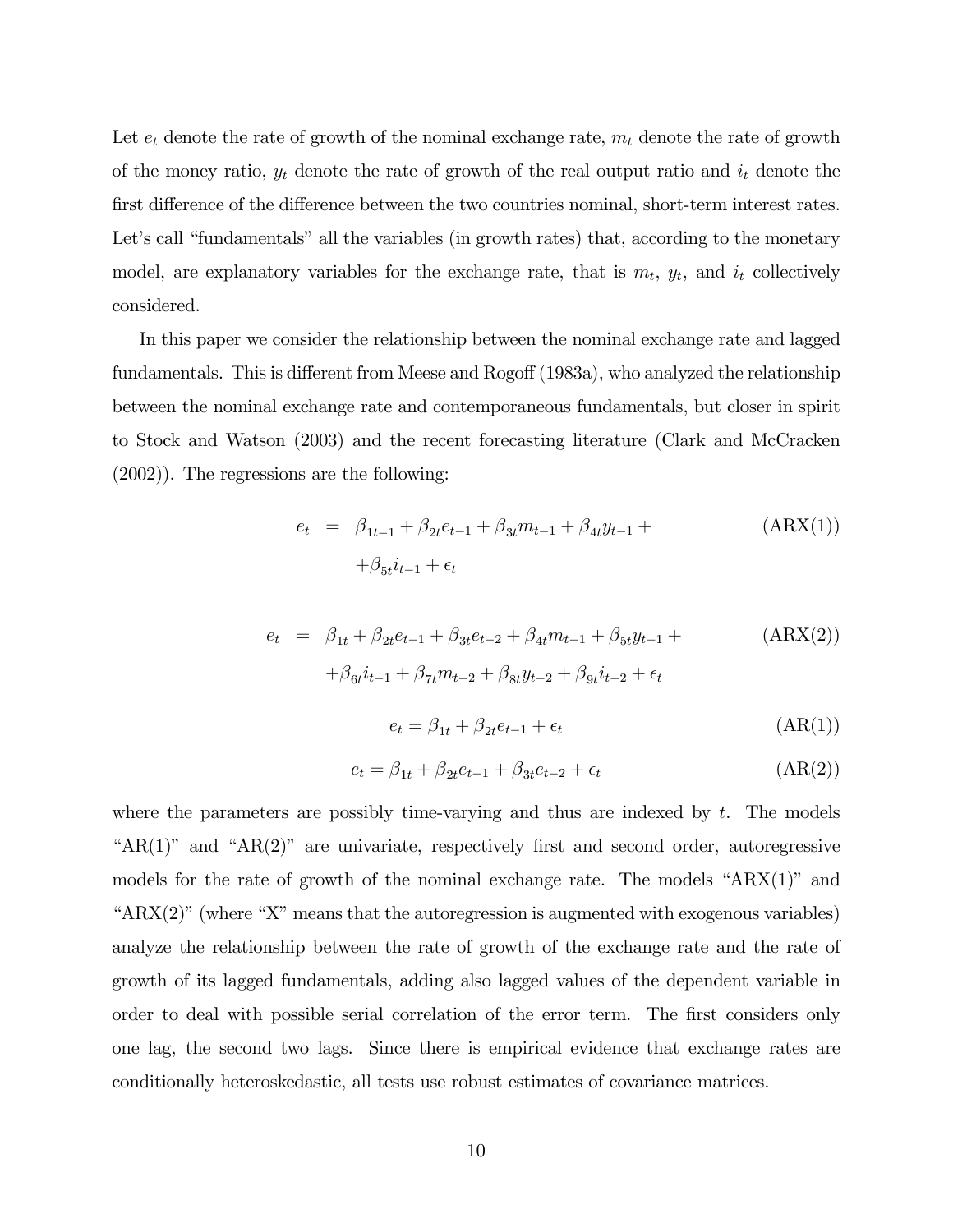#### INSERT TABLE 1

Table 1 shows the results for the autoregressive models. According to the  $LR<sub>T</sub>$  test, the lagged values are significant in some cases. Overall, there is no evidence of parameter instability and the optimal tests do not reject the random walk model even if, in some instances, the out of sample  $ENC<sub>T</sub>$  tests find that the random walk model forecasts significantly better than the autoregressive models.

Tables 2 and 3 show the results for the  $ARX(1)$  and  $ARX(2)$  models. Notice that the in-sample Likelihood Ratio test,  $LR_T$ , here compares the economic model with the random walk (because the exchange rate is in first difference). For most currencies, the likelihood ratio test does not reject the null hypothesis that all the parameters in the model are jointly equal to zero at 5% significance level, especially if only one lag is selected. That is, this test does not reject the random walk model. Independent tests for parameter instability find some evidence of parameter instability, especially if one considers the ARX(2) model, or the QLR test. So the economic model should have poor forecasting ability and, in fact, the out of sample rolling test results show that the economic model's forecasts are not better than those of the random walk, and sometimes significantly worse. However, the optimal tests reject the random walk model for some currencies at the 10% significance level for the  $ARX(1)$  model and especially for the  $ARX(2)$  model. This means that, even if in-sample the random walk model is not rejected, the random walk model is not a good description of the data.

However, notice also that, when the optimal tests reject the null hypothesis, this does not mean that the economic model is a better description of the data than the random walk. It is only possible to conclude that there is some relationship between the exchange rate and its fundamentals, but it is not stable over time. This is especially evident if one looks at the optimal tests on fundamentals only, reported in the right panel of the tables, which compare the  $ARX(1)$  and  $ARX(2)$  economic models with, respectively, univariate autoregressive processes of order one and two for the exchange rate. The results uncover the time-varying relationship and attribute it to the relationship between the fundamentals and the exchange rate. The temporal evolution of the parameter values on lagged fundamentals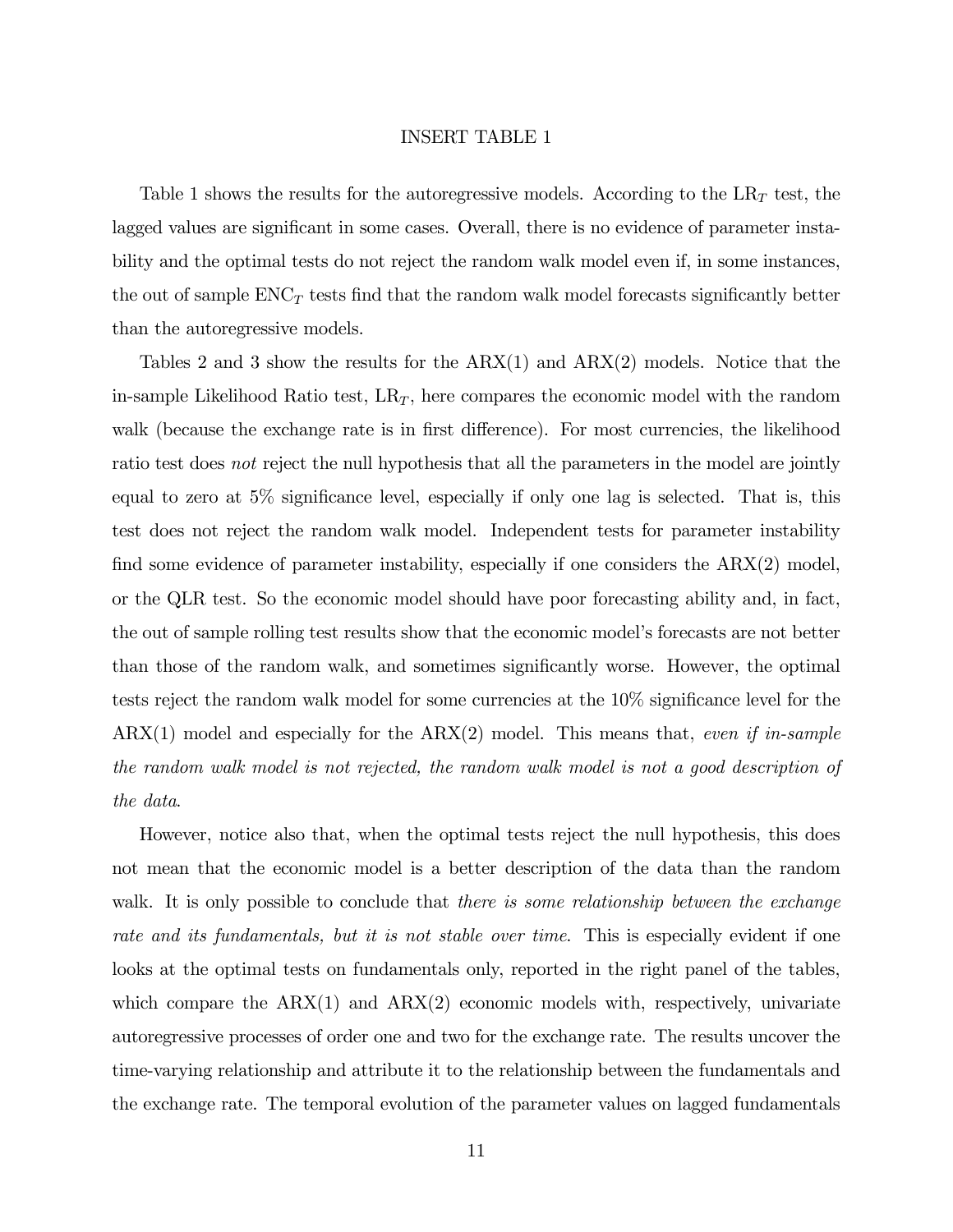for the ARX(2) case (estimated recursively on a rolling window of about half of the sample size) is depicted in Figure 1. Similar, unreported tests on the parameters on the lagged exchange rate only do not find evidence of a time-varying relationship.

#### INSERT TABLES 2 AND 3, AND FIGURE 1

In conclusion, the empirical analysis shows that there does not seem to be a stable Granger Causality relationship between the rate of growth of the exchange rate and its fundamentals, and this shows up in bad forecasts if one uses economic models to infer future values of the exchange rate. In general, the oos tests show that the economic model does not deliver significantly better forecasts than the simple random walk model (or the univariate autoregressive models). However, in some cases, the optimal tests do reject the null hypothesis that the random walk is a better description of the data than the economic model, and these correspond the situations in which there is parameter instability in the data.

### 5. Forecasting in the presence of time-varying parameters

In the previous section, we found that there does not seem to be a stable relationship between the exchange rate and the fundamentals. An interesting question is then whether it is possible to improve the out-of-sample forecasting performance of the monetary model by using time-varying parameter estimation techniques. Existing results in the literature show that regime-switching models are still unable to beat a random walk (cfr. Engel (1994) and Marsh (2000)), whereas time-varying parameter models have been shown to outperform the random walk (cfr. Wolff (1987) and Schinasi and Swami (1989)). Additional evidence comes from Wright (2004), who finds that combining model's information may, in some circumstances, provide better forecasts than a random walk. As discussed in Timmermann (2005), one of the possible reasons why forecast combinations work is the presence of structural breaks. Related to this point, Elliott (2005) proposes a new forecast combination method which explicitly takes into account the presence of parameter breaks.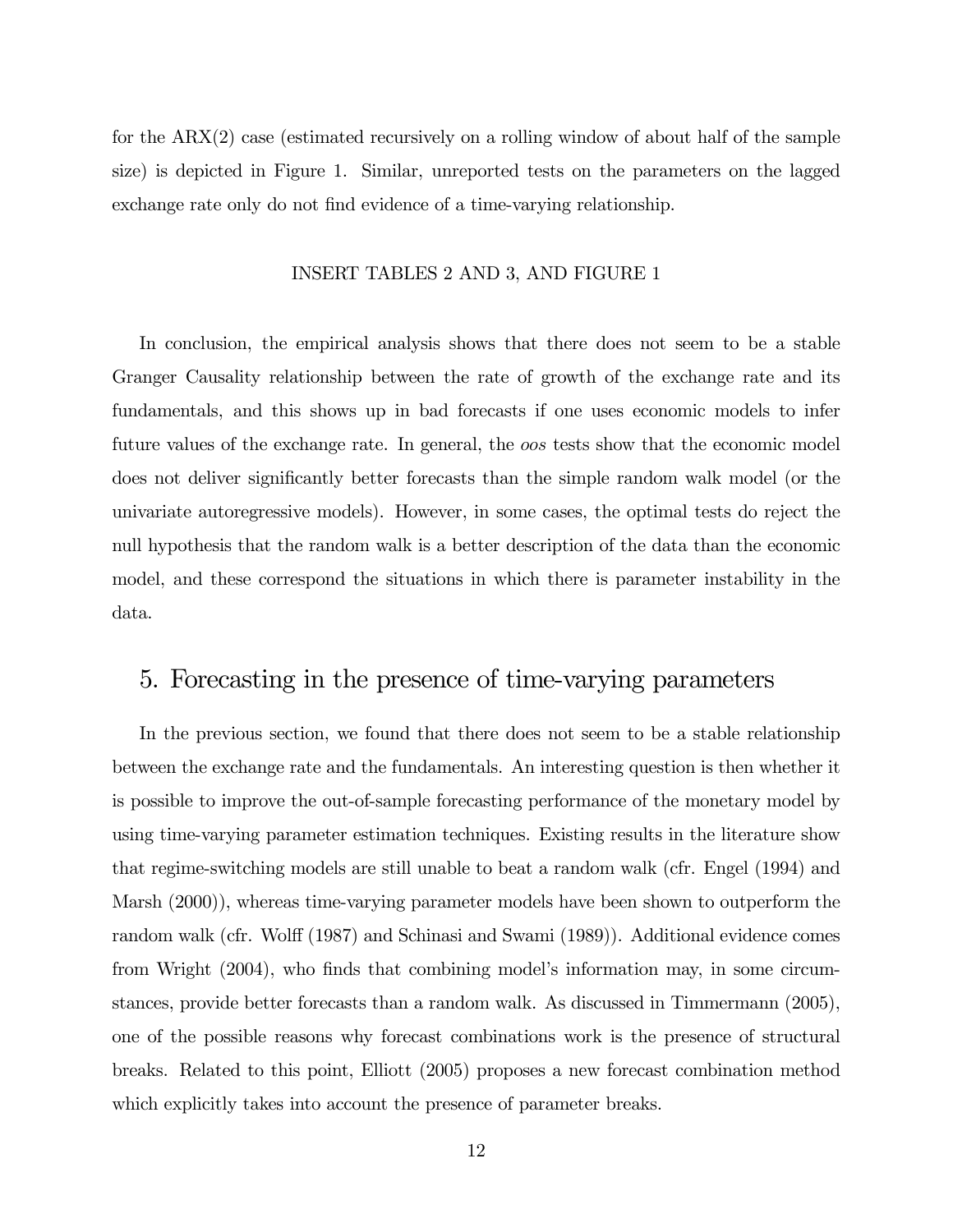In what follows, we will thus consider whether taking into account the possibility that parameters may be time-varying or the existence of possible breaks in the parameters is capable of improving forecasts relative to the random walk. As in Stock and Watson (1996), we will consider a random walk coefficient time-varying parameter model with various degree of coefficient evolution:8

$$
e_t = \beta_t f_t + \epsilon_t,
$$
  

$$
\beta_t = \beta_{t-1} + \eta_t,
$$

where  $\eta_t \sim \text{iid}(0, \lambda^2 \sigma^2 Q)$ ,  $E(\eta_t \epsilon_t) = 0 \ \forall t, k \text{ and } Q = E(f_t f_t')^{-1}$ . We estimate the model by using the Kalman filter, initializing the models by using a diffuse prior ( $\beta_0 = 0$  and a state covariance matrix set to  $vI$  where v is large). Also, as in Stock and Watson (1996), we consider various possible values for  $\lambda$  (0.0025, 0.005, 0.0075, 0.01, 0.015, 0.02), and select both the value of  $\lambda$  and the lag length (for a maximum lag length of 2) that maximizes the conditional predictive least square criterion.<sup>9</sup>

We also consider Elliott's (2005) method, which explicitly takes into account the existence of breaks in the forecasting procedure. Since the time of the break is unknown, he proposes to compute forecasts at every possible break date, and then average them by using some weighting function. The weighting functions considered here are either equal weights, or weights like those proposed by Andrews and Ploberger (1994), that are the smallest for each end of the sample and largest in the center.

The results are reported in Table 4. The table reports, for each country, the Root Mean Squared forecast Error  $(RMSE)$  of the random walk  $(RMSE_{rw})$  along with that of the sequential, rolling and split-sample recursive estimation techniques (respectively labeled  $RMSE_{seq}$ ,  $RMSE_{roll}$ ,  $RMSE_{split}$ ), that of Elliott's (2005) averaging technique (with either Andrews and Ploberger's (1994) weights, labeled  $RMSE_w^{AP}$ , or equal weights, labeled  $RMSE_w^{EQ}$ ), and that of the random walk TVP model (labeled  $RMSE_{top}$ ). In parentheses, we report p-values of the Diebold and Mariano's (1995) test for equal predictive ability, and superscripts "1", "5" and "10" denote rejections at 1%, 5% and 10% when using the Clark

<sup>8</sup>See also Stock and Watson (1998).

<sup>&</sup>lt;sup>9</sup>We checked the robustness of the results to a larger grid of values for  $\lambda$ .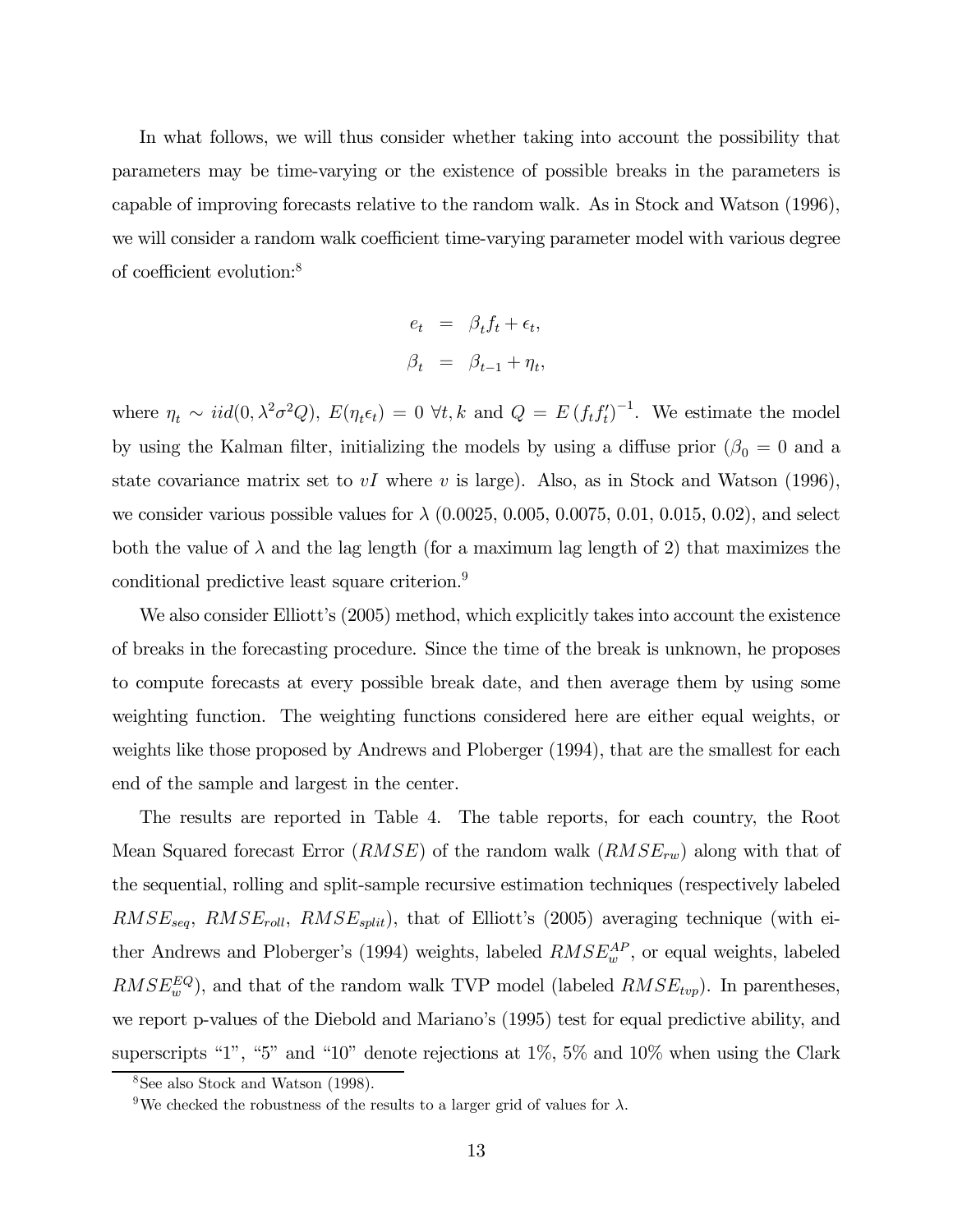and McCracken's  $(2001)$  ENC-NEW test. In this exercise we consider the  $AR(1)$ ,  $AR(2)$ , ARX(1) and ARX(2) models described in Section 4 for all the estimation methods above except for the random walk TVP model, whose specification and lag length is recursively chosen over time according to the conditional predictive least square criterion.

A few interesting conclusions emerge from the analysis. While, overall, the random walk still performs better the other estimation procedures, still the random walk TVP estimation method is better for Japan in all models, and Elliott's (2005) method is at least as good or even outperforms it for Canada, Germany and Japan in the AR(1) case, and Japan in the AR(2) case. However, this difference is rarely statistically significant according to the Diebold and Mariano (1995) test, although it is sometimes significant if one uses Clark and McCracken's (2001) ENC-NEW statistic (which is more appropriate since the models are nested). We thus conclude that there is some room for improvement over a random walk by using methods that estimate the evolution of the parameters over time, especially for the Japanese data.

#### INSERT TABLE 4

## 6. Conclusions

Two models can be compared from the point of view of their in-sample fit or from their forecasting performance. It is quite common, especially in empirical international finance, that even if models fit reasonably well in-sample, their forecasting performance is disappointing. Since Meese and Rogoff (1983a,b), many authors have documented that it is challenging to explain exchange rate fluctuations with macroeconomic fundamentals: a random walk model forecasts future exchange rates better than existing macroeconomic models. Are the economic models useless then?

Interestingly, Meese and Rogoff (1988) also noticed the presence of widespread parameter instability. This justifies their forecast-based model comparisons based on rolling out-ofsample tests, which continuously update the estimates of the parameters. This paper revisits the problem of comparing the monetary model of nominal exchange rate determination with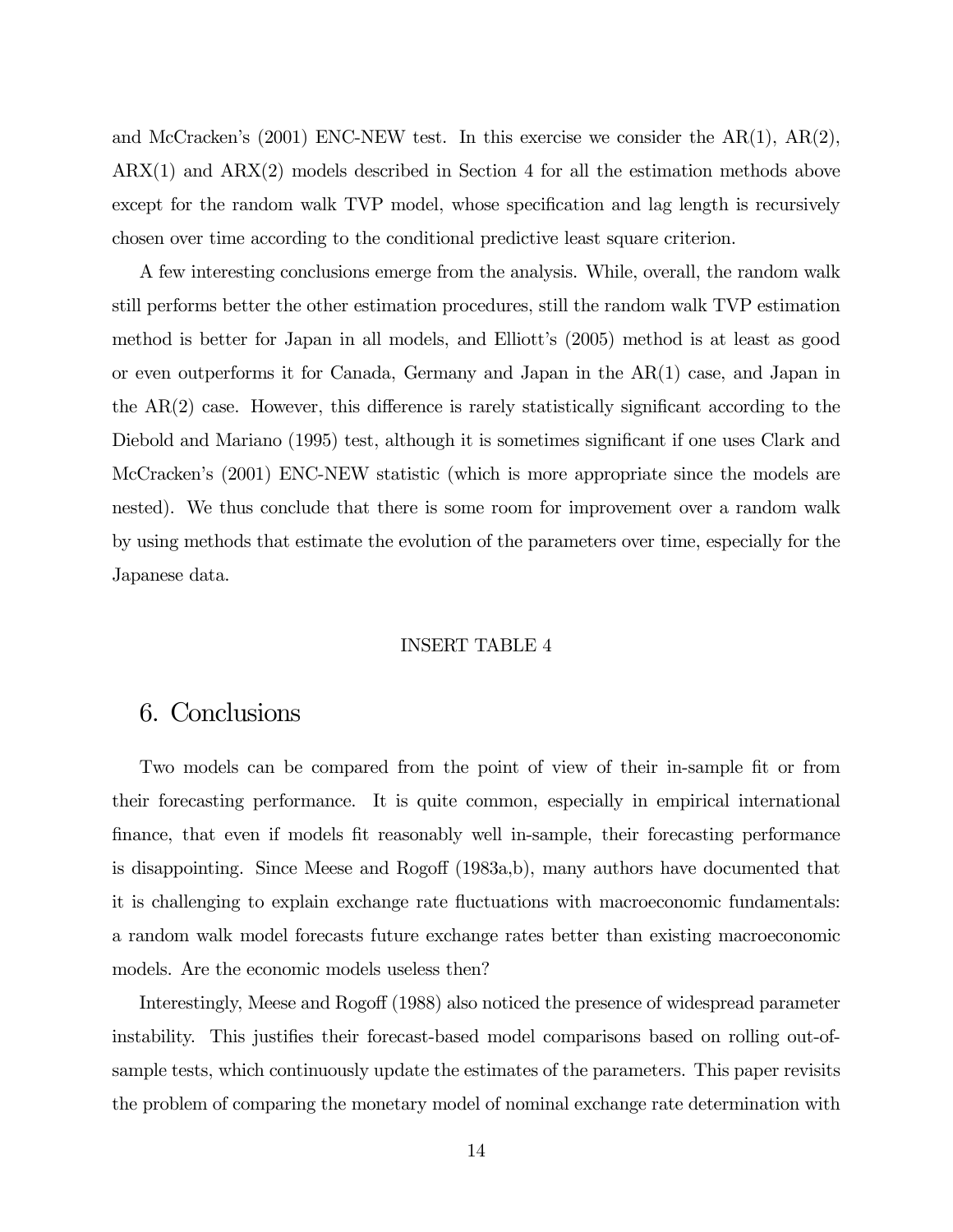the random walk in the presence of parameter instability. In some cases, even if out of sample tests do not reject that the random walk forecasts better, the optimal tests do reject the hypothesis that the random walk is the best description of the data. However, this does not mean that the economic model is a better description of the data than the random walk. In fact, these situations correspond to those in which there is parameter instability in the data. This raises the possibility that, by carefully investigating the nature of parameter instability and exploiting it, it may be possible to find that economic models may forecast better than a random walk. We also analyzed whether this is the case in our database by estimating both a random walk time-varying parameter model and a forecast combination method designed to improve forecasts in the presence of a structural break, and we found that, in some cases, the latter methods are capable of improving forecasts relative to the random walk.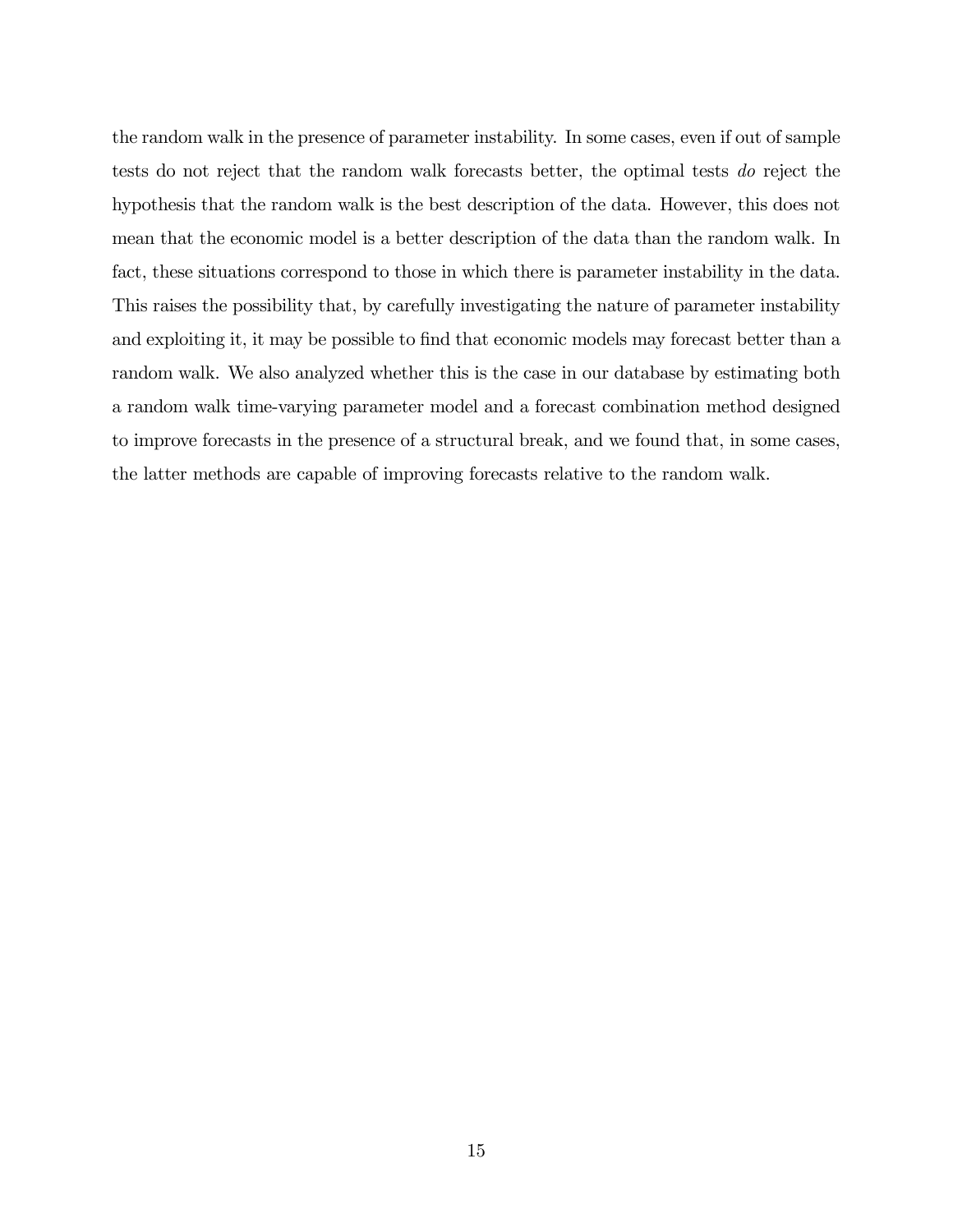## References

Andrews, D. W. K. (1993), "Tests for Parameter Instability and Structural Change with Unknown Change Point", Econometrica, 61(4), 821-856.

Andrews, D. W. K., and W. Ploberger (1994), "Optimal Tests When a Nuisance Parameter is Present only under the Alternative", Econometrica, 62(6), 1383-1414.

Chao, J.C., V. Corradi and N. Swanson (2001), "An Out of Sample Test for Granger Causality", Macroeconomic Dynamics 5(4), 598-620.

Clark, T. E., and M. W. McCracken (2001), "Tests of Equal Forecast Accuracy and Encompassing for Nested Models", Journal of Econometrics 105(1), 85-110.

Clark, T. E., and M. W. McCracken (2002), "The Power of Tests of Predictive Ability in the Presence of Structural Breaks", Journal of Econometrics, forthcoming.

Corradi, V. and N. Swanson (2001), "Bootstrap Conditional Distribution Tests under Dynamic Misspecification", mimeo.

Corradi, V. and N. Swanson (2002), "Some recent developments in predictive accuracy testing with nested models and (generic) nonlinear alternatives", International Journal of Forecasting, forthcoming.

Diebold, F. X., and R. S. Mariano (1995), "Comparing Predictive Accuracy", Journal of Business and Economic Statistics, 13(3), 253-263.

Elliott, G. (2005), "Forecasting when there is a Single Break", mimeo, UCSD.

Engel, C. (1994), "Can the Markov Switching Model Forecast Exchange Rates?", *Journal* of International Economics 36, 151-165.

Frankel, J. A, and A. K. Rose (1995), "Empirical Research on Nominal Exchange Rates", in: Grossman, G. and Rogoff, K., Handbook of International Economics, Vol. III, Amsterdam: Elsevier-North Holland.

Inoue, A., and L. Kilian (2002), "On the Selection of Forecasting Models", mimeo, ECB, 2002.

Marsh (2000), "High-frequency Markov Switching Models in the Foreign Exchange Market", Journal of Forecasting 19, 123-134.

McCracken, M. (1999), "Asymptotics for Out-of-Sample Tests of Causality", mimeo,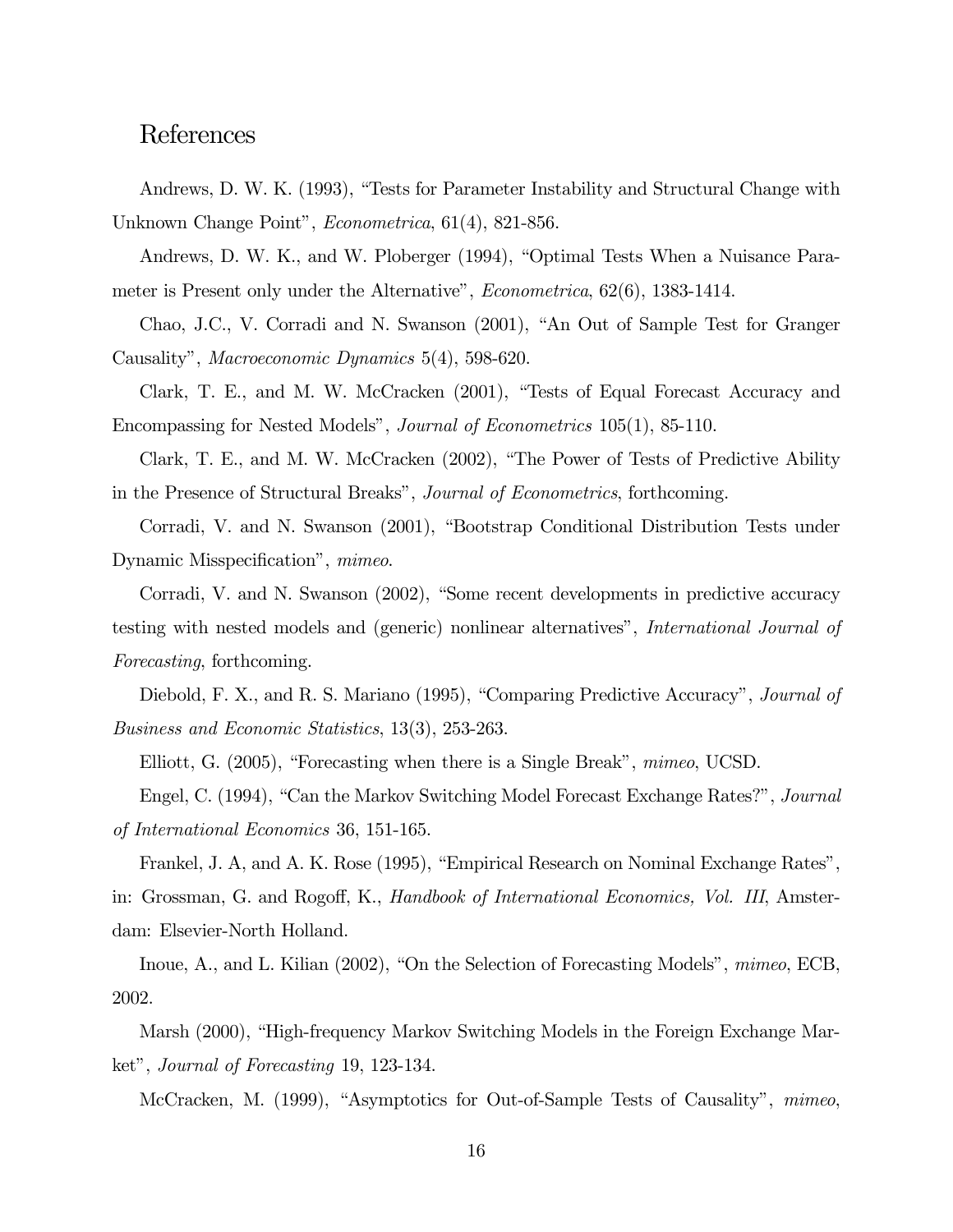Louisiana State University.

Meese, R. A. (1990), "Currency Fluctuations in the Post-Bretton Woods Era", *Journal* of Economic Perspectives 4, 117-134.

Meese, R. A., and K. Rogoff (1983a), "Empirical Exchange Rate Models of the Seventies: Do They Fit Out-Of-Sample?", Journal of International Economics, 3-24.

Meese, R. A., and K. Rogoff (1983b), "The Out-Of-Sample Failure of Empirical Exchange Rate Models: Sampling Error or Mis-specification?", in: Frenkel, J., ed., Exchange Rates and International Macroeconomics, Chicago: University of Chicago Press, 67-105.

Meese, R. A., and K. Rogoff (1988), "Was It Real? The Exchange Rate-Interest Differential Relation over the Modern Floating Period", Journal of Finance, 923-948.

Nyblom, J. (1989), "Testing for the Constancy of Parameters Over Time", Journal of the American Statistical Association, 84(405), 223-230.

Quandt, R. E. (1960), "Tests of the Hypothesis that a Linear Regression System Obeys Two Separate Regimes", Journal of the American Statistical Association 55, 324-330.

Rossi, B. (2005), "Optimal Tests for Nested Model Selection with Underlying Parameter Instability", Econometric Theory 21(5).

Schinasi, G. and P. Swamy (1989), "The Out-of-sample Forecasting Performance of Exchange Rate Models when Coefficients are Allowed to Change", Journal of International Money and Finance 8(3), 375-390.

Stock, J. H., and M. W. Watson (1996), "Evidence on Structural Instability in Macroeconomic Time Series Relations", Journal of Business and Economic Statistics, 14(1), 11-30.

Stock, J. H., and M. W. Watson (1998), "Median Unbiased Estimation of Coefficient Variance in a Time-Varying Parameter Model", Journal of the American Statistical Association, 93(441), 349-358.

Stock, J. H., and M. W. Watson (1999), "Business Cycle Fluctuations in U.S. Macroeconomic Time Series", in: John Taylor and Michael Woodford, eds., *Handbook of Macroeco*nomics, Volume I A, North Holland.

Stock, J. H., and M. W. Watson (2003), "Forecasting Output and Inflation: The Role of Asset Prices", Journal of Economic Literature.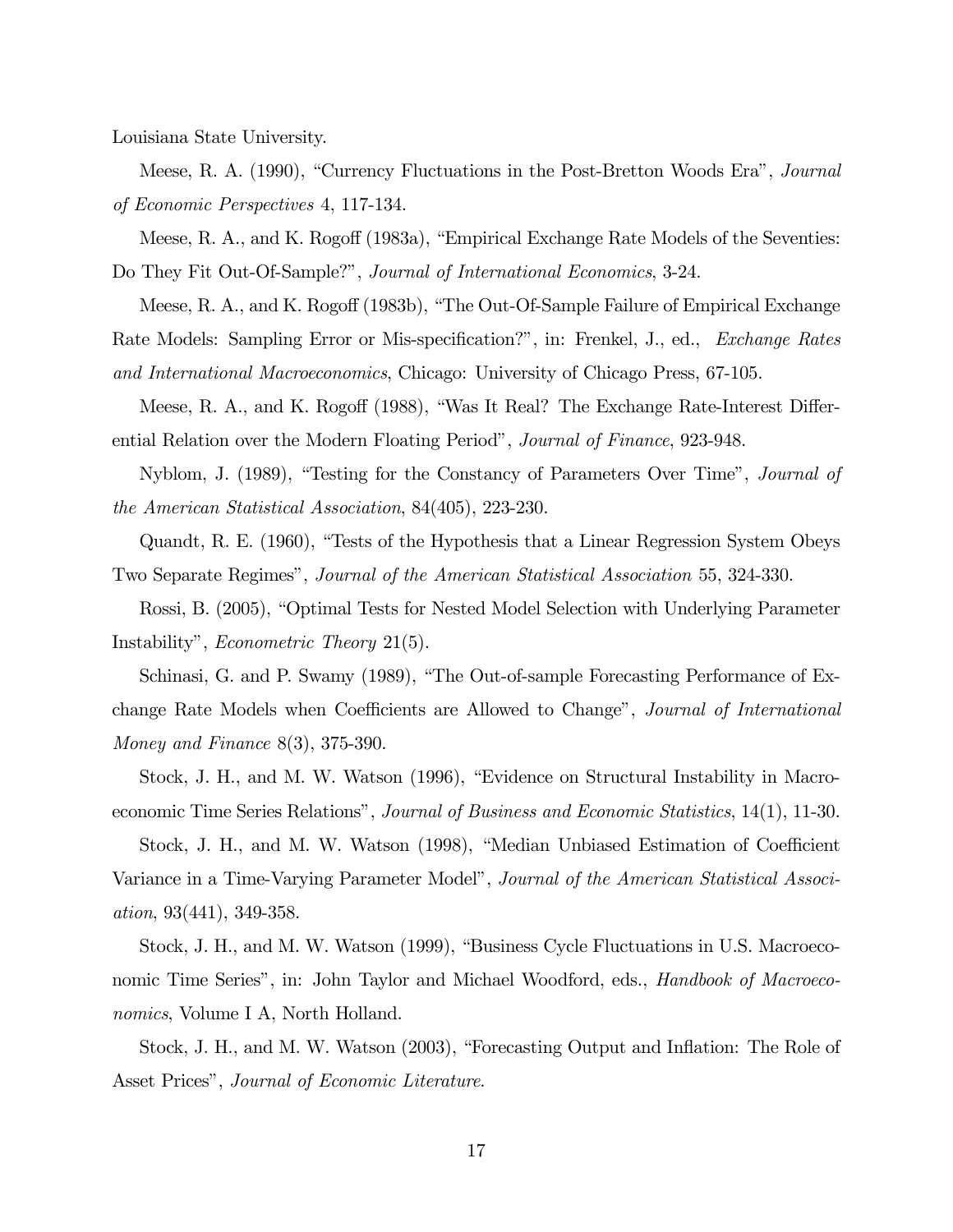Timmermann, Allan (2005), "Forecast Combinations", in G. Elliott, C.W.J. Granger and A. Timmermann, eds., Handbook of Economic Forecasting. Amsterdam: North Holland, forthcoming.

West, K. (1996), "Asymptotic Inference about Predictive Ability", Econometrica 64(5), 1067-1084.

Wolff, C. (1987), "Time-varying Parameters and Out-of-sample Forecasting Performance of Structural Exchange Rate Models", Journal of Business and Economic Statistics 5, 87-97.

Wright, J. (2004), "Bayesian Model Averaging and Exchange Rate Forecasts", Federal Reserve Board International Finance Discussion Paper No. 779.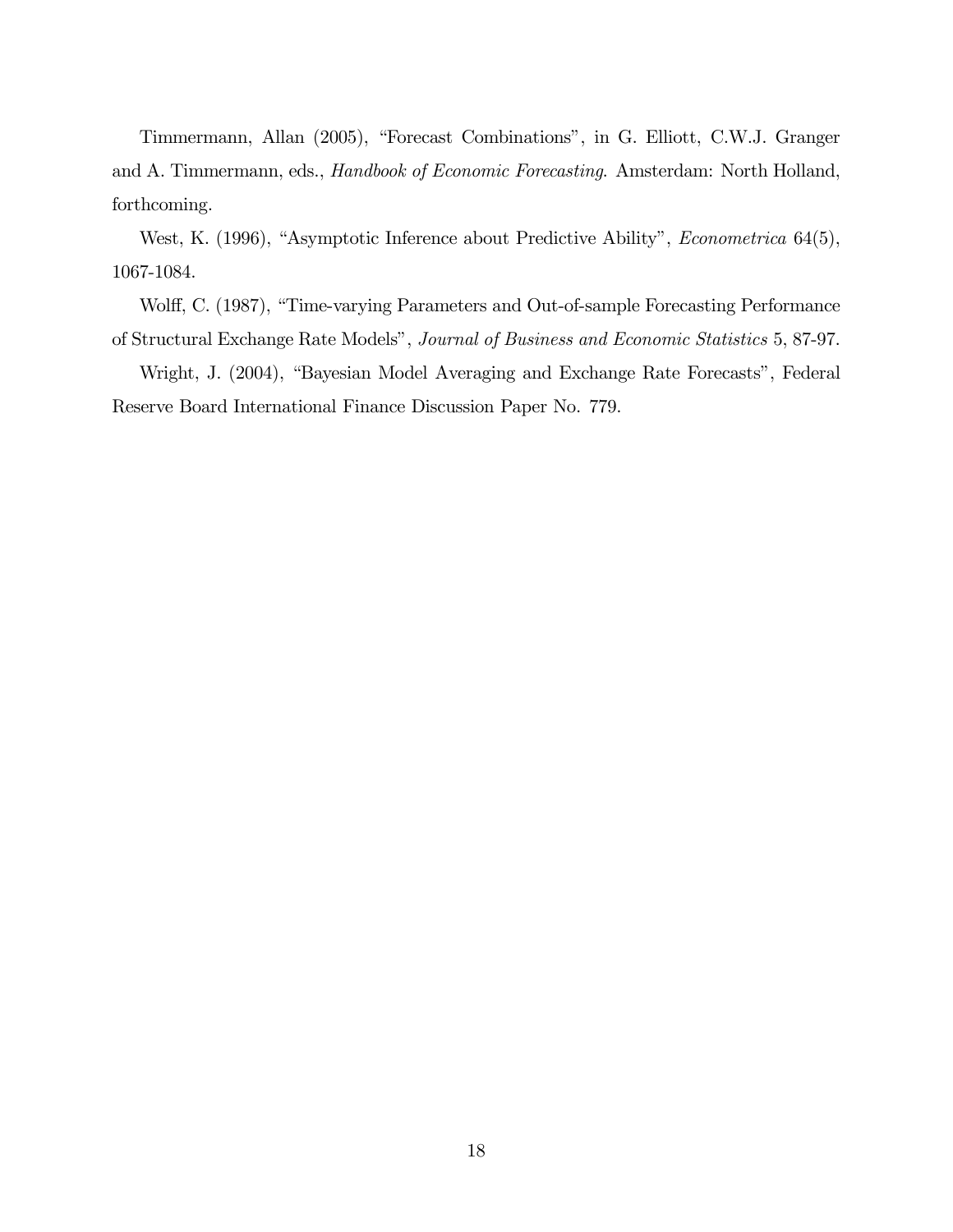Tables and Figures



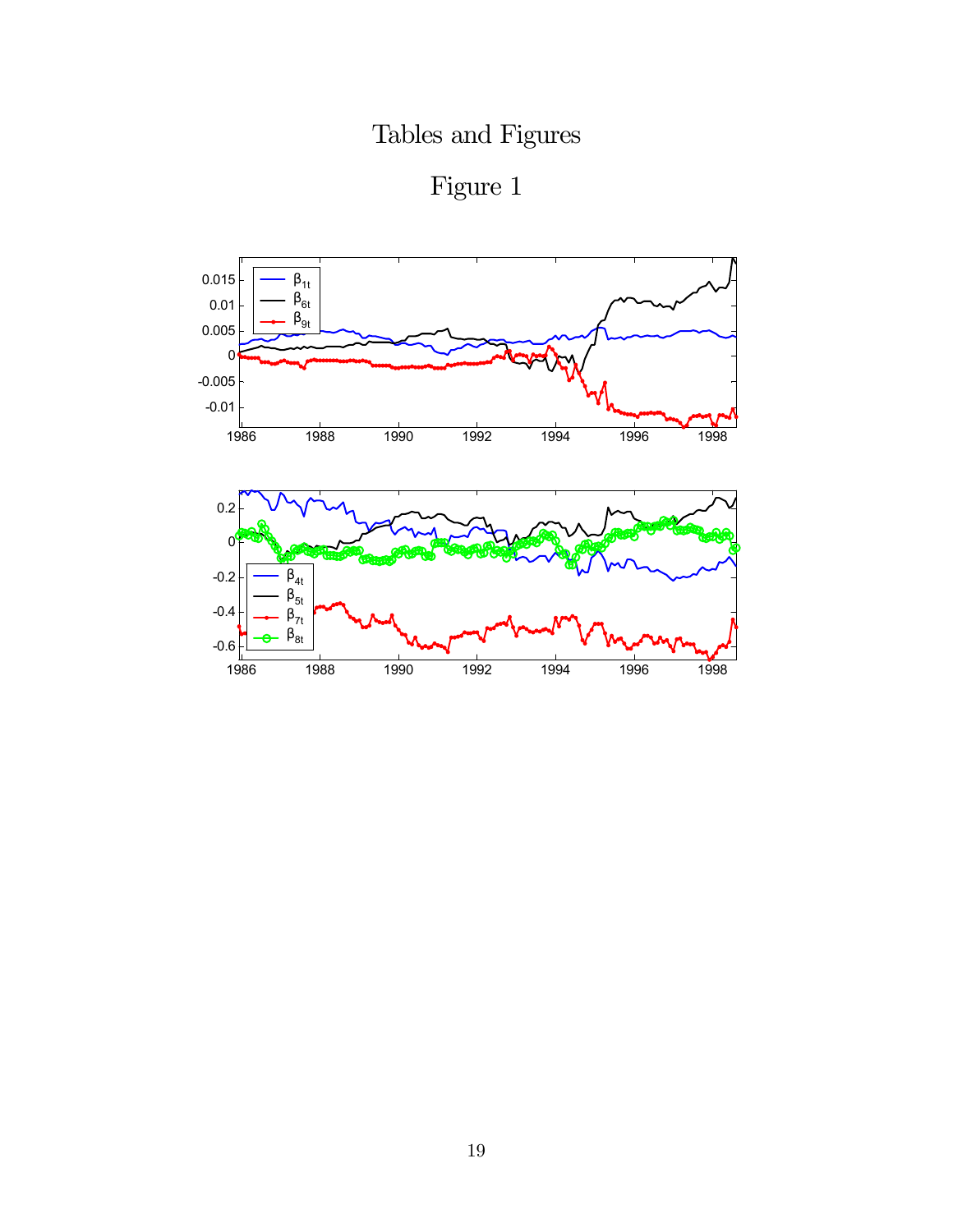|                          | $AR(1), p=2$      |            |         |                    |                    | $AR(2), p=3$ |          |         |            |                    |  |  |
|--------------------------|-------------------|------------|---------|--------------------|--------------------|--------------|----------|---------|------------|--------------------|--|--|
|                          | Can.              | Fr.        | Ger.    | It.                | Jap.               | Can.         | Fr.      | Ger.    | It.        | Jap.               |  |  |
| $LR_T$                   | $5.15\,$          | 0.20       | 1.07    | 5.42               | 2.67               | $5.32\,$     | 1.64     | 1.82    | $6.35\,$   | 3.45               |  |  |
|                          | (0.07)            | (0.90)     | (0.58)  | (0.06)             | (0.26)             | (0.13)       | (0.65)   | (0.61)  | (0.07)     | (0.32)             |  |  |
| TVP tests:               |                   |            |         |                    |                    |              |          |         |            |                    |  |  |
| $QLR_T$                  | 4.07              | $6.96\,$   | 5.51    | 8.90               | 1.62               | $6.55\,$     | $9.05\,$ | 7.76    | 10.03      | $3.86\,$           |  |  |
|                          | (0.87)            | (0.46)     | (0.67)  | (0.25)             | (1.00)             | (0.73)       | (0.42)   | (0.58)  | (0.31)     | (1.00)             |  |  |
| Exp-W $_T$               | 0.63              | 1.18       | 0.73    | 1.82               | $0.26\,$           | 1.86         | 2.45     | 1.99    | 2.26       | 0.77               |  |  |
|                          | (1.00)            | (0.73)     | (1.00)  | (0.44)             | (1.00)             | (0.68)       | (0.47)   | (0.63)  | (0.53)     | (1.00)             |  |  |
| Nyblom <sub>T</sub>      | 0.23              | 0.35       | 0.23    | 0.50               | 0.10               | 0.65         | 0.85     | 0.60    | 0.76       | 0.25               |  |  |
|                          | (1.00)            | (0.79)     | (1.00)  | (0.57)             | (1.00)             | (0.63)       | (0.41)   | (0.69)  | (0.49)     | (1.00)             |  |  |
| Optimal tests:           |                   |            |         |                    |                    |              |          |         |            |                    |  |  |
| $Exp-W_T^*$              | 3.29              | 1.32       | 1.56    | $5.35\,$           | 1.71               | 4.51         | 2.95     | 3.10    | 5.99       | 2.40               |  |  |
|                          | (0.46)            | (1.00)     | (1.00)  | (0.12)             | (0.88)             | (0.45)       | (0.80)   | (0.77)  | (0.20)     | (1.00)             |  |  |
| Mean- $W_T^*$            | 6.24              | 1.83       | 2.65    | 8.41               | 3.31               | 8.32         | 5.04     | 5.01    | 10.61      | 4.58               |  |  |
|                          | (0.39)            | (1.00)     | (1.00)  | (0.19)             | (0.84)             | (0.40)       | (0.81)   | (0.82)  | (0.19)     | (0.86)             |  |  |
| $Nyblom^*_{\mathcal{T}}$ | 1.68              | 0.38       | 0.59    | 2.52               | 1.11               | 2.20         | 1.68     | 1.37    | 3.17       | 1.23               |  |  |
|                          | (0.33)            | (1.00)     | (0.85)  | (0.14)             | (0.56)             | (0.35)       | (0.53)   | (0.65)  | (0.15)     | (0.71)             |  |  |
| $QLR_T^*$                | 10.03             | 7.23       | 7.48    | $16.49\,$          | 6.10               | 11.91        | 9.88     | 10.78   | 16.96      | 7.63               |  |  |
|                          | (0.45)            | (0.76)     | (0.73)  | (0.08)             | (0.86)             | (0.53)       | (0.73)   | (0.64)  | (0.16)     | (1.00)             |  |  |
| Oos tests:               |                   |            |         |                    |                    |              |          |         |            |                    |  |  |
| $DM_T$ split             | $0.87\,$          | 1.38       | $-0.89$ | $0.80\,$           | $-0.53$            | 1.97         | 1.91     | $-0.03$ | 0.72       | $-0.64$            |  |  |
|                          | (0.38)            | (0.16)     | (0.37)  | (0.42)             | (0.60)             | (0.04)       | (0.05)   | (0.95)  | (0.47)     | (0.52)             |  |  |
| $DM_T$ recur             | 1.16              | 2.24       | 0.14    | 0.77               | $0.00\,$           | 1.94         | 1.71     | 0.37    | 0.73       | 0.04               |  |  |
|                          | (0.24)            | (0.03)     | (0.90)  | (0.44)             | (0.95)             | (0.05)       | (0.07)   | (0.71)  | (0.47)     | (0.95)             |  |  |
| $DM_T$ roll              | 2.15              | 1.77       | 0.93    | 0.60               | $0.39\,$           | 2.29         | 1.74     | 0.79    | 0.75       | 0.41               |  |  |
|                          | (0.03)            | (0.07)     | (0.35)  | (0.54)             | (0.70)             | (0.02)       | (0.07)   | (0.43)  | (0.45)     | (0.68)             |  |  |
| $ENC_T$ split            | 4.41 <sup>1</sup> | $3.37^{5}$ | $-0.30$ | 10.55 <sup>1</sup> | 10.17 <sup>1</sup> | $-6.84$      | $-2.29$  | $-0.97$ | $3.01^{5}$ | 11.13 <sup>1</sup> |  |  |
| $ENC_T$ recur            | $-0.48$           | $-0.72$    | $-3.44$ | $2.85^{5}$         | 9.55 <sup>1</sup>  | $-7.42$      | $-5.52$  | $-4.19$ | $-4.14$    | 10.36 <sup>1</sup> |  |  |
| $ENC_T$ roll             | $-4.44$           | $-1.70$    | $-4.68$ | 0.39               | 10.51 <sup>1</sup> | $-10.23$     | $-7.48$  | $-5.33$ | $-6.79$    | 10.93 <sup>1</sup> |  |  |

Table  $1$  :  $\text{AR}(1)$  and  $\text{AR}(2)$  models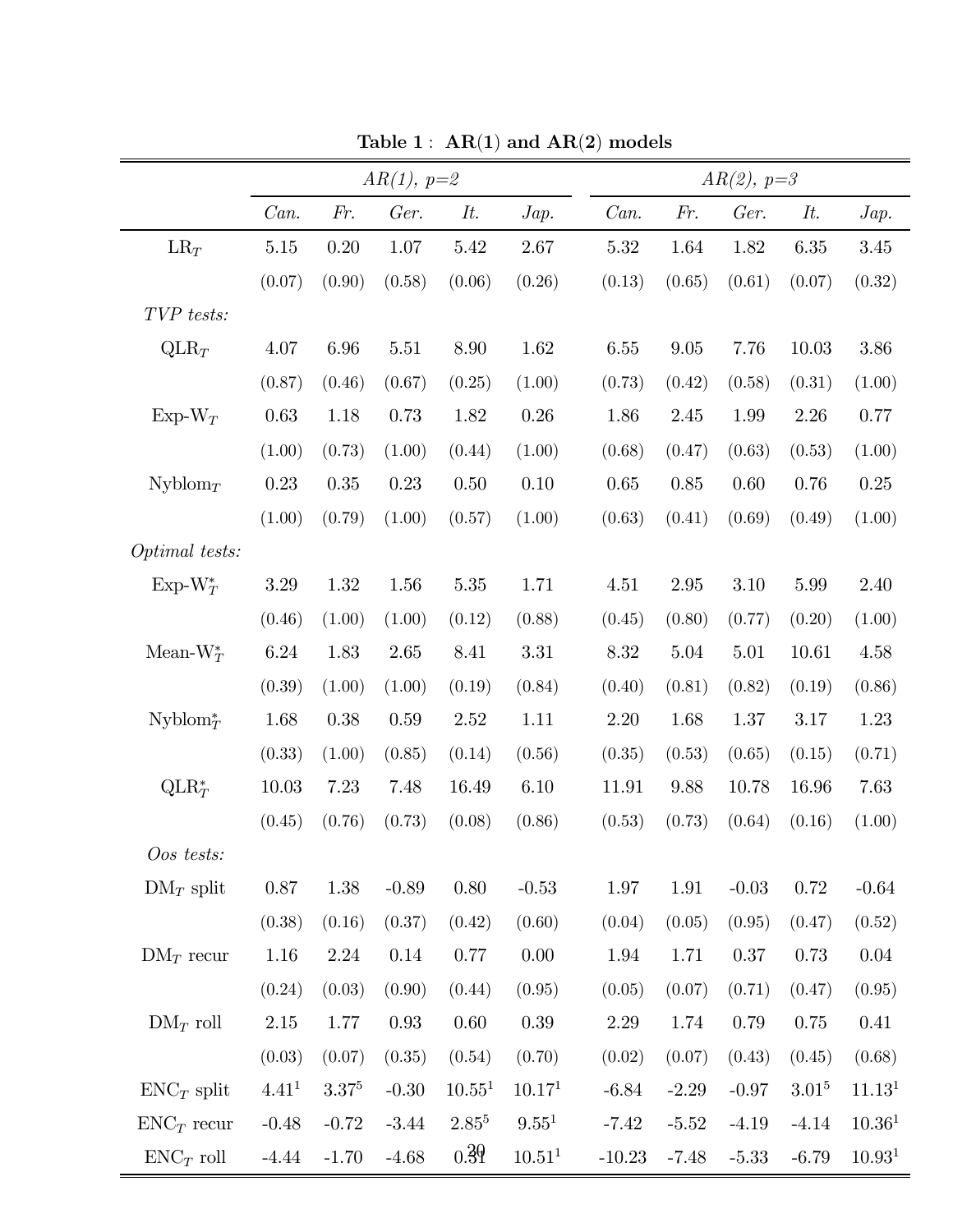|                          |                   |          | All coeff.: $p=5$ |                  |                   | Subsets: $p=4$ |        |        |        |         |  |  |
|--------------------------|-------------------|----------|-------------------|------------------|-------------------|----------------|--------|--------|--------|---------|--|--|
|                          | Can.              | Fr.      | Ger.              | It.              | Jap.              | Can.           | Fr.    | Ger.   | It.    | Jap.    |  |  |
| $LR_T$                   | 10.0              | 3.19     | $8\,$             | 10.5             | 4.28              | 8.1            | 3.02   | 6.99   | 10.99  | 3.41    |  |  |
|                          | (0.06)            | (0.67)   | (0.16)            | (0.06)           | (0.51)            | (0.07)         | (0.55) | (0.12) | (0.03) | (0.49)  |  |  |
| TVP tests:               |                   |          |                   |                  |                   |                |        |        |        |         |  |  |
| $QLR_T$                  | 12.9              | 19.9     | 16.3              | 12.2             | 11.9              | 12.9           | 19.6   | 17.1   | 11.7   | 12.3    |  |  |
|                          | (0.34)            | (0.04)   | (0.13)            | (0.4)            | (0.43)            | (0.23)         | (0.02) | (0.06) | (0.31) | (0.26)  |  |  |
| $Exp-W_T$                | 3.03              | 6.55     | 4.36              | 3.31             | 3.88              | 2.98           | 6.43   | 4.3    | 3.41   | $\,4\,$ |  |  |
|                          | (0.66)            | (0.07)   | (0.32)            | (0.58)           | (0.43)            | (0.5)          | (0.04) | (0.21) | (0.38) | (0.25)  |  |  |
| Nyblom <sub>T</sub>      | 0.7               | 1.5      | 1.44              | 0.92             | 1.3               | 0.66           | 1.39   | 1.31   | 0.89   | 1.32    |  |  |
|                          | (1)               | (0.27)   | (0.3)             | (0.74)           | (0.41)            | (0.82)         | (0.2)  | (0.25) | (0.58) | (0.24)  |  |  |
| Optimal tests:           |                   |          |                   |                  |                   |                |        |        |        |         |  |  |
| $Exp-W_T^*$              | 8.24              | 7.45     | 9.97              | 9.87             | $5.4\,$           | 7.35           | 7.3    | 9.1    | 9.92   | 5.12    |  |  |
|                          | (0.25)            | (0.36)   | (0.1)             | (0.11)           | (0.71)            | (0.22)         | (0.22) | (0.08) | (0.05) | (0.56)  |  |  |
| Mean- $W_T^*$            | 13.2              | 9.57     | 17.2              | 15.5             | 9.6               | 11.1           | 8.9    | 14.5   | 15.3   | 8.87    |  |  |
|                          | (0.36)            | (0.71)   | (0.12)            | (0.2)            | (0.71)            | (0.35)         | (0.57) | (0.13) | (0.11) | (0.57)  |  |  |
| $Nyblom^*_{\mathcal{T}}$ | 3.58              | 2.15     | 4.09              | 4.14             | 1.42              | 3.05           | 1.95   | 3.7    | 4.32   | 1.08    |  |  |
|                          | (0.3)             | (0.7)    | (0.2)             | (0.19)           | (1)               | (0.29)         | (0.61) | (0.18) | (0.11) | (1)     |  |  |
| $QLR_T^*$                | $23.9\,$          | 21.6     | 26.4              | 29.0             | 14.0              | 22.3           | 21.1   | 26.8   | 25.6   | 13.9    |  |  |
|                          | (0.12)            | (0.22)   | (0.07)            | (0.03)           | (0.76)            | (0.09)         | (0.13) | (0.02) | (0.04) | (0.58)  |  |  |
| Oos tests:               |                   |          |                   |                  |                   |                |        |        |        |         |  |  |
| $DM_T$ split             | 1.14              | 1.91     | 0.47              | 0.29             | $0.57\,$          |                |        |        |        |         |  |  |
|                          | (0.25)            | (0.05)   | (0.63)            | (0.77)           | (0.57)            |                |        |        |        |         |  |  |
| $DM_T$ recur             | $1.37\,$          | 1.31     | 0.73              | 0.41             | $0.12\,$          |                |        |        |        |         |  |  |
|                          | (0.16)            | (0.18)   | (0.46)            | (0.68)           | (0.91)            |                |        |        |        |         |  |  |
| $DM_T$ roll              | 2.08              | 1.13     | 0.25              | $0.47\,$         | $\boldsymbol{0}$  |                |        |        |        |         |  |  |
|                          | (0.03)            | (0.26)   | (0.79)            | (0.63)           | (0.95)            |                |        |        |        |         |  |  |
| $ENC_T$ split            | 6.18 <sup>1</sup> | $-7.07$  | 7.68 <sup>1</sup> | $2.15\,$         | 6.29 <sup>1</sup> |                |        |        |        |         |  |  |
| $ENC_T$ recur            | $-0.22$           | $-11.27$ | 1.18              | $-3.26$          | 11.44             |                |        |        |        |         |  |  |
| $ENC_T$ roll             | $-4.66$           | $-12.52$ | $0.26\,$          | $-4\frac{2}{3}3$ | $27.57\,$         |                |        |        |        |         |  |  |

Table 2:  $ARIMA(1,1,0)$  model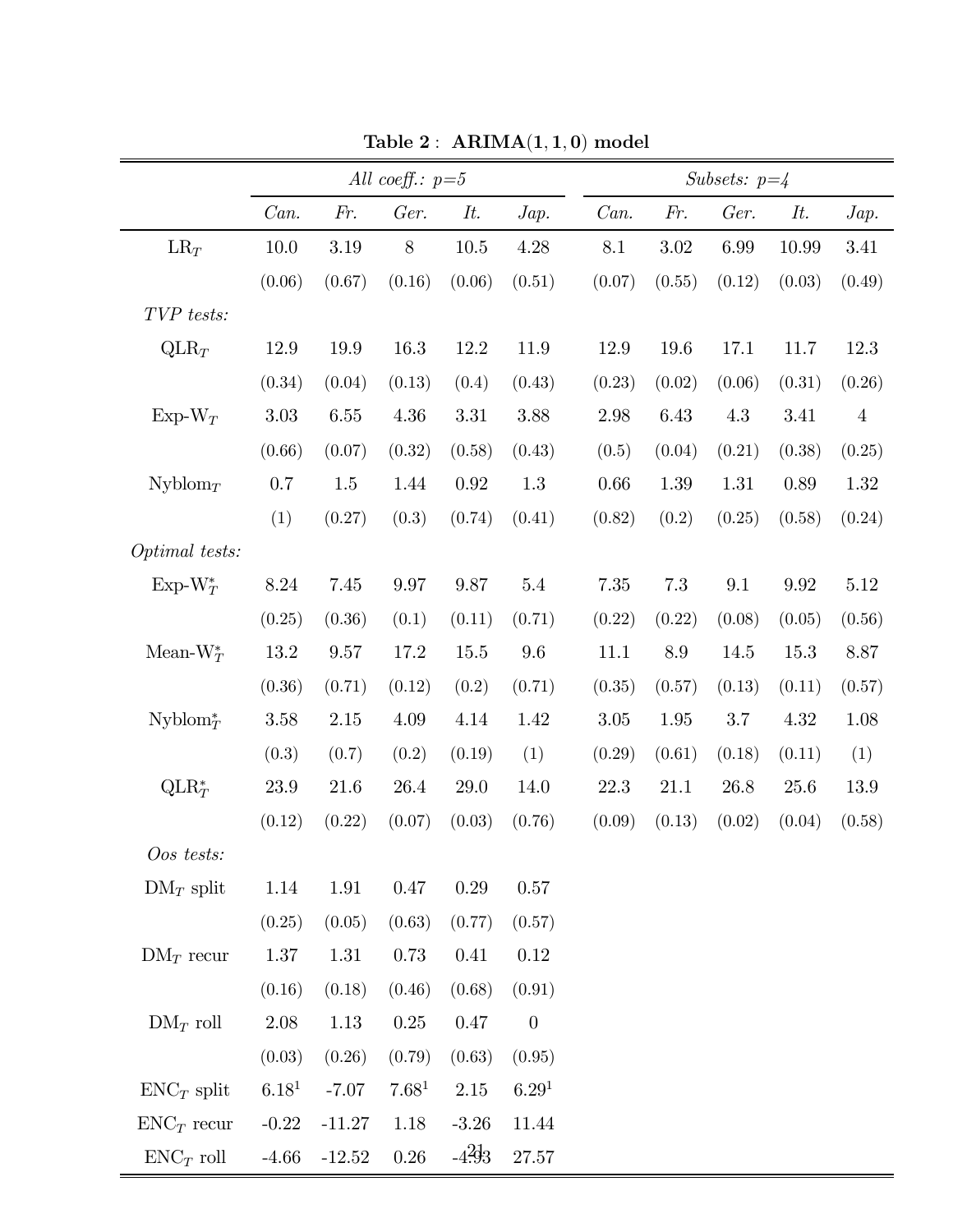|                          | All coeff.: $p=9$ |          |            |         |                | Subsets: $p = 7$ |          |        |        |        |  |  |
|--------------------------|-------------------|----------|------------|---------|----------------|------------------|----------|--------|--------|--------|--|--|
|                          | Can.              | Fr.      | Ger.       | It.     | Jap.           | Can.             | Fr.      | Ger.   | It.    | Jap.   |  |  |
| $LR_T$                   | 16.3              | 7.11     | 12.3       | 11.9    | 16.5           | 14.0             | 5.53     | 10.7   | 11.1   | 14.3   |  |  |
|                          | (0.06)            | (0.63)   | (0.19)     | (0.22)  | (0.06)         | (0.05)           | (0.59)   | (0.15) | (0.12) | (0.04) |  |  |
| TVP tests:               |                   |          |            |         |                |                  |          |        |        |        |  |  |
| $QLR_T$                  | 17.5              | 26.9     | 26.3       | 17.6    | 12.5           | 16.1             | $25.6\,$ | 28.0   | 18.1   | 11.8   |  |  |
|                          | (0.45)            | (0.04)   | (0.05)     | (0.44)  | (0.86)         | (0.33)           | (0.02)   | (0.00) | (0.19) | (0.72) |  |  |
| $Exp-W_T$                | $5.80\,$          | $10.5\,$ | $10.2\,$   | 6.16    | 4.32           | 5.17             | 9.60     | 9.96   | 6.31   | 3.84   |  |  |
|                          | (0.56)            | (0.04)   | (0.05)     | (0.48)  | (0.85)         | (0.43)           | (0.02)   | (0.02) | (0.23) | (0.73) |  |  |
| Nyblom <sub>T</sub>      | 2.02              | 3.18     | 3.65       | 2.03    | 1.46           | 1.65             | 2.37     | 3.22   | 1.69   | 1.38   |  |  |
|                          | (0.51)            | (0.07)   | (0.02)     | (0.50)  | (0.85)         | (0.46)           | (0.12)   | (0.02) | (0.44) | (0.66) |  |  |
| Optimal tests:           |                   |          |            |         |                |                  |          |        |        |        |  |  |
| $Exp-W^*_T$              | 18.2              | 13.5     | 23.6       | 14.4    | 13.4           | 16.0             | 12.0     | 24.8   | 15.8   | 12.2   |  |  |
|                          | (0.03)            | (0.22)   | (0.00)     | (0.15)  | (0.23)         | (0.02)           | (0.15)   | (0.00) | (0.02) | (0.14) |  |  |
| Mean- $W_T^*$            | $30.0\,$          | 21.4     | 33.1       | 24.0    | 24.4           | 25.0             | 16.7     | 27.6   | 21.2   | 22.1   |  |  |
|                          | (0.05)            | (0.38)   | (0.02)     | (0.22)  | (0.21)         | (0.06)           | (0.42)   | (0.02) | (0.16) | (0.12) |  |  |
| $Nyblom^*_{\mathcal{T}}$ | 5.93              | $5.29\,$ | 6.33       | 5.03    | 5.53           | 5.45             | 3.68     | 4.83   | 4.92   | 5.51   |  |  |
|                          | (0.28)            | (0.39)   | (0.22)     | (0.44)  | (0.34)         | (0.20)           | (0.53)   | (0.29) | (0.27) | (0.19) |  |  |
| $QLR_T^*$                | 44.9              | 32.8     | 56.7       | 35.8    | 31.10          | 41.0             | $30.2\,$ | 60.3   | 38.6   | 28.0   |  |  |
|                          | (0.01)            | (0.19)   | (0.00)     | (0.11)  | (0.26)         | (0.00)           | (0.11)   | (0.00) | (0.01) | (0.18) |  |  |
| Oos tests:               |                   |          |            |         |                |                  |          |        |        |        |  |  |
| $DM_T$ split             | 2.52              | 2.60     | 1.05       | 1.34    | $-0.62$        |                  |          |        |        |        |  |  |
|                          | (0.01)            | (0.00)   | (0.28)     | (0.17)  | (0.53)         |                  |          |        |        |        |  |  |
| $DM_T$ recur             | 2.10              | 1.89     | 0.93       | 1.29    | $-0.53$        |                  |          |        |        |        |  |  |
|                          | (0.03)            | (0.06)   | (0.35)     | (0.18)  | (0.59)         |                  |          |        |        |        |  |  |
| $DM_T$ roll              | 2.36              | 1.94     | 0.53       | 1.45    | $-0.26$        |                  |          |        |        |        |  |  |
|                          | (0.01)            | (0.05)   | (0.59)     | (0.13)  | (0.78)         |                  |          |        |        |        |  |  |
| $ENC_T$ split            | $-9.76$           | $-15.1$  | $5.59^{5}$ | $-11.2$ | $6.76^{5}$     |                  |          |        |        |        |  |  |
| $ENC_T$ recur            | $-9.44$           | $-15.4$  | $-0.86$    | $-13.9$ | $10.5^1$       |                  |          |        |        |        |  |  |
| $ENC_T$ roll             | $-9.53$           | $-12.9$  | $2.21\,$   | $-17.7$ | $23.8^{\rm 1}$ |                  |          |        |        |        |  |  |

Table 3:  $ARIMA(2,1,0)$  model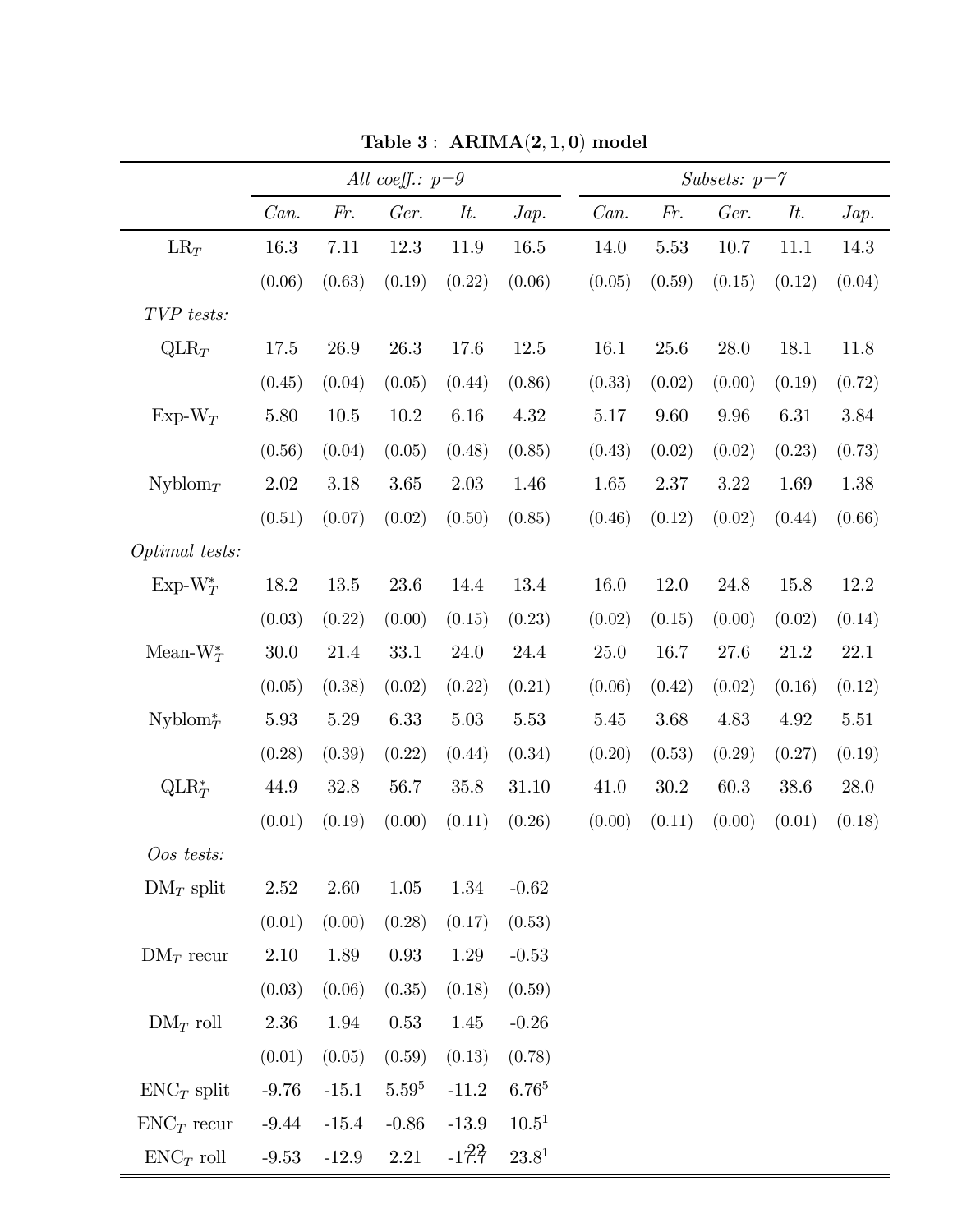|                |                      |            | AR(1)  |                      |                      |               |        | AR(2)  |            |                      |
|----------------|----------------------|------------|--------|----------------------|----------------------|---------------|--------|--------|------------|----------------------|
|                | Can.                 | Fr.        | Ger.   | It.                  | Jap.                 | Can.          | Fr.    | Ger.   | It.        | Jap.                 |
| $RMSE_{rw}$    | .0129                | .031       | .0324  | .0317                | .0358                | .0129         | .031   | .0324  | .0323      | .0358                |
| $RMSE_{sea}$   | .0131                | .0313      | .0324  | .0318                | .0358                | .0133         | .0315  | .0325  | .0327      | .0358                |
|                | (0.23)               | (0.02)     | (0.90) | $(0.85^5)$           | (0.95 <sup>1</sup> ) | (0.05)        | (0.06) | (0.71) | (0.46)     | (0.94 <sup>1</sup> ) |
| $RMSE_{roll}$  | .0132                | .0314      | .0326  | .0317                | .036                 | .0135         | .0317  | .0327  | .0327      | .0361                |
|                | (0.02)               | (0.06)     | (0.35) | (0.90)               | (0.69 <sup>1</sup> ) | (0.01)        | (0.06) | (0.42) | (0.45)     | (0.68 <sup>1</sup> ) |
| $RMSE_{split}$ | .0131                | .0314      | .0323  | .0319                | .0356                | .0136         | .0317  | .0324  | .0327      | .0356                |
|                | (0.37 <sup>1</sup> ) | $(0.16^5)$ | (0.37) | (0.63 <sup>1</sup> ) | (0.59 <sup>1</sup> ) | (0.03)        | (0.05) | (0.94) | $(0.47^5)$ | (0.51 <sup>1</sup> ) |
| $RMSE_w^{AP}$  | .0129                | .0311      | .0324  | .0319                | .0355                | .013          | .0312  | .0326  | .0326      | .0356                |
|                | (0.91 <sup>1</sup> ) | (0.80)     | (0.94) | (0.56)               | (0.36 <sup>1</sup> ) | $(0.47^{10})$ | (0.20) | (0.42) | (0.37)     | (0.59 <sup>1</sup> ) |
| $RMSE_w^{eq}$  | .0129                | .0311      | .0324  | .0319                | $.0355\,$            | .013          | .0312  | .0326  | .0326      | .0356                |
|                | (0.91 <sup>1</sup> ) | (0.80)     | (0.94) | (0.56)               | (0.36 <sup>1</sup> ) | $(0.47^{10})$ | (0.20) | (0.42) | (0.37)     | (0.59 <sup>1</sup> ) |
| $RMSE_{tvp}$   | .0131                | .0318      | .0326  | .0322                | .0357                | .0131         | .0318  | .0326  | .0327      | .0357                |
|                | (0.38)               | (0.01)     | (0.22) | (0.21)               | $(0.85^1)$           | (0.38)        | (0.01) | (0.22) | (0.27)     | $(0.85^5)$           |

Table 4: Forecasting with parameter evolution techniques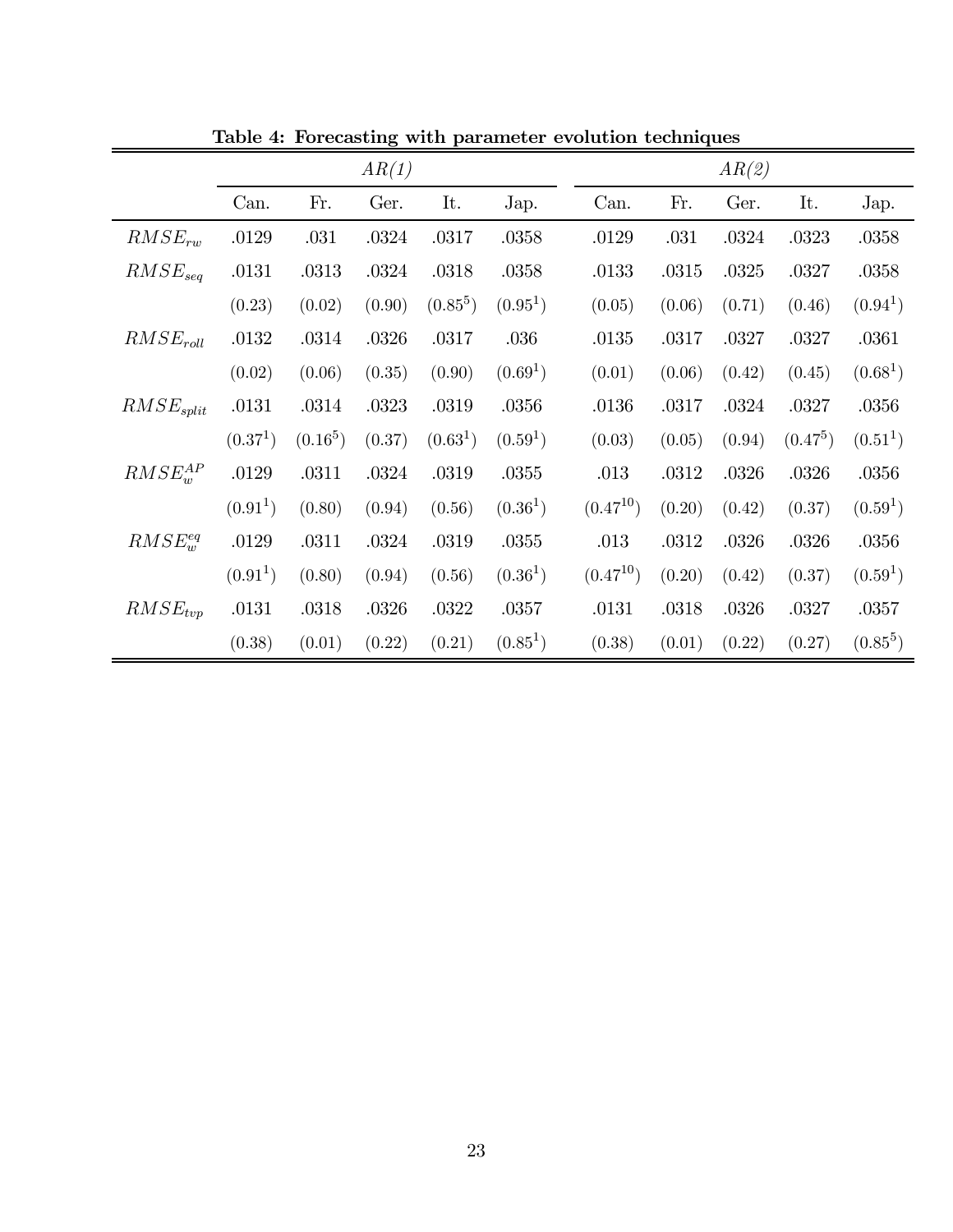| Table 4 (continued) |              |        |                      |        |                      |  |              |        |            |        |                      |  |  |
|---------------------|--------------|--------|----------------------|--------|----------------------|--|--------------|--------|------------|--------|----------------------|--|--|
|                     | ARIMA(1,1,0) |        |                      |        |                      |  | ARIMA(2,1,0) |        |            |        |                      |  |  |
|                     | Can.         | Fr.    | Ger.                 | It.    | Jap.                 |  | Can.         | Fr.    | Ger.       | It.    | Jap.                 |  |  |
| $RMSE_{rw}$         | .0129        | .031   | .0324                | .0323  | .0358                |  | .0129        | .031   | .0324      | .0323  | .0358                |  |  |
| $RMSE_{sea}$        | .0132        | .0316  | .0327                | .0325  | .0359                |  | .0136        | .0322  | .0329      | .0329  | .0355                |  |  |
|                     | (0.16)       | (0.17) | (0.46)               | (0.63) | (0.91 <sup>1</sup> ) |  | (0.03)       | (0.05) | (0.35)     | (0.38) | (0.59 <sup>1</sup> ) |  |  |
| $RMSE_{roll}$       | .0134        | .0317  | .0325                | .0326  | .0358                |  | .0138        | .0326  | .0327      | .0331  | .0356                |  |  |
|                     | (0.03)       | (0.25) | (0.78)               | (0.33) | $(0.95^1)$           |  | (0.01)       | (0.05) | (0.59)     | (0.21) | (0.77 <sup>1</sup> ) |  |  |
| $RMSE_{split}$      | .0132        | .0318  | .0326                | .0324  | .0361                |  | .0141        | .0327  | .033       | .0328  | .0355                |  |  |
|                     | $(0.25^1)$   | (0.05) | (0.62 <sup>1</sup> ) | (0.81) | (0.56 <sup>1</sup> ) |  | (0.01)       | (0)    | $(0.28^5)$ | (0.45) | $(0.52^5)$           |  |  |
| $RMSE_w^{AP}$       | .0131        | .0315  | .0326                | .0324  | .0367                |  | .0132        | .0319  | .0327      | .0324  | .0373                |  |  |
|                     | (0.20)       | (0.43) | (0.38)               | (0.76) | (0.22)               |  | (0.10)       | (0.17) | $(0.42^5)$ | (0.85) | (0.06)               |  |  |
| $RMSE_w^{eq}$       | .0131        | .0315  | .0326                | .0324  | .0367                |  | .0132        | .0319  | .0327      | .0324  | .0373                |  |  |
|                     | (0.20)       | (0.43) | (0.38)               | (0.76) | (0.22)               |  | (0.10)       | (0.17) | $(0.42^5)$ | (0.85) | (0.06)               |  |  |
| $RMSE_{tvp}$        | .0131        | .0318  | .0326                | .0327  | .0357                |  | .0131        | .0318  | .0326      | .0327  | .0357                |  |  |
|                     | (0.38)       | (0.01) | (0.22)               | (0.27) | $(0.85^5)$           |  | (0.38)       | (0.01) | (0.22)     | (0.27) | $(0.85^{10})$        |  |  |